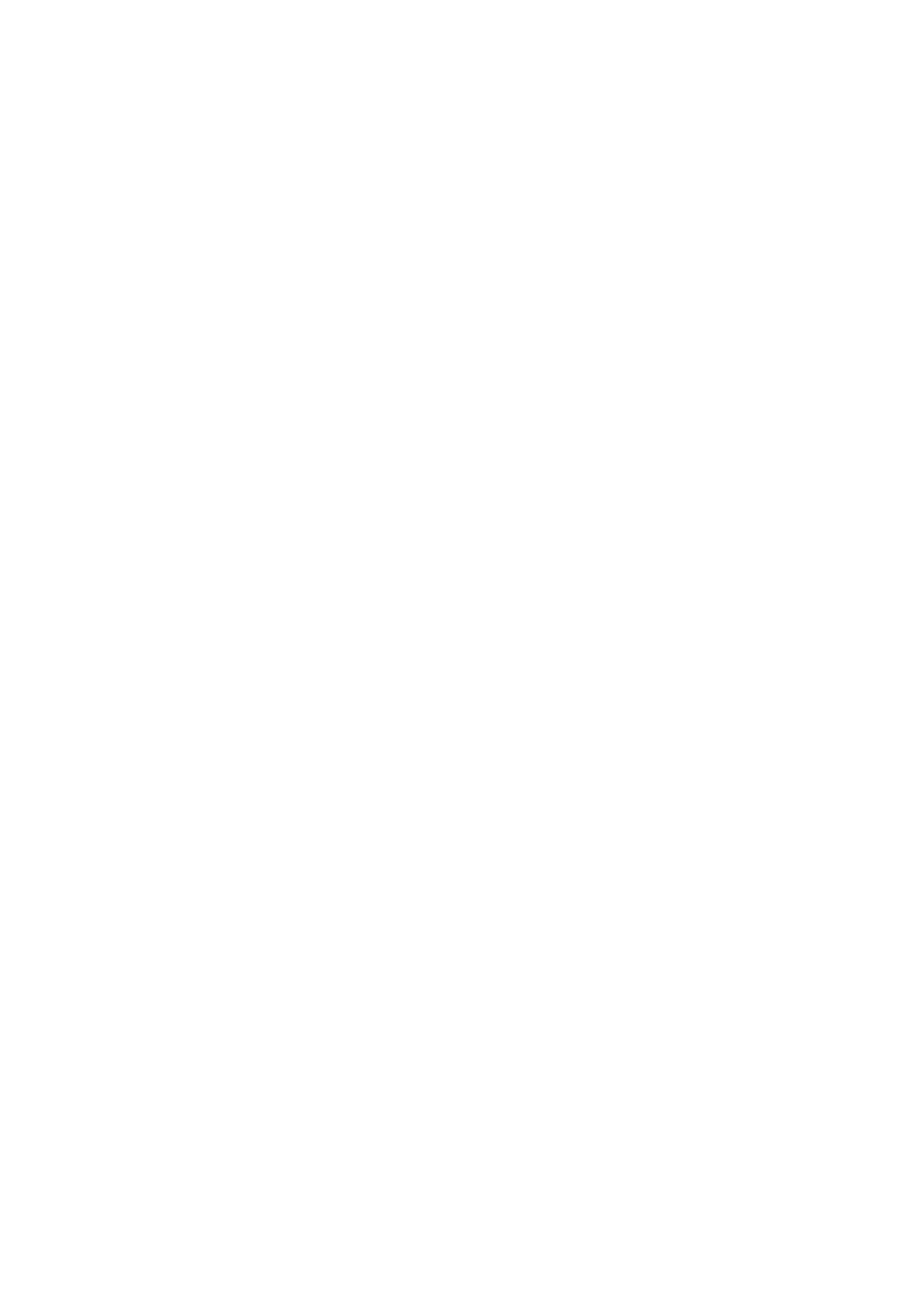Section 240.14a-101 Schedule 14A. Information required in proxy statement. Schedule 14A Information Proxy Statement Pursuant to Section 14(a) of the Securities Exchange Act of 1934 (Amendment No. ) Filed by the Registrant [X] Filed by a party other than the Registrant [ ] Check the appropriate box: [ ] Preliminary Proxy Statement [ ] Confidential, for Use of the Commission Only (as permitted by Rule  $14a-6(e)(2)$ <br>[X] Definitive Proxy Sta Definitive Proxy Statement Definitive Additional Materials [ ] Soliciting Material Pursuant to Section 240.14a-11(c) or Section 240.14a-12 THE PITTSTON COMPANY ................................................................. (Name of Registrant as Specified In Its Charter) ................................................................. (Name of Person(s) Filing Proxy Statement, if other than the Registrant) Payment of Filing Fee (Check the appropriate box): [X] No fee required  $\begin{bmatrix} 1 \end{bmatrix}$  Fee computed on table below per Exchange Act Rules 14a-6(i)(1) and  $0-11$  (1) Title of each class of securities to which transaction applies: ............................................................ (2) Aggregate number of securities to which transaction applies: ....................................................... (3) Per unit price or other underlying value of transaction computed pursuant to Exchange Act Rule 0-11 (set forth the amount on which the filing fee is calculated and state how it was determined): ....................................................... (4) Proposed maximum aggregate value of transaction: ....................................................... (5) Total fee paid: ....................................................... [ ] Fee paid previously with preliminary materials. [ ] Check box if any part of the fee is offset as provided by Exchange Act Rule  $0-11(a)(2)$  and identify the filing for which the offsetting fee was paid previously. Identify the previous filing by registration statement number, or the Form or Schedule and the date of its filing. (1) Amount Previously Paid: ....................................................... (2) Form, Schedule or Registration Statement No.: ....................................................... (3) Filing Party: ....................................................... (4) Date Filed: .......................................................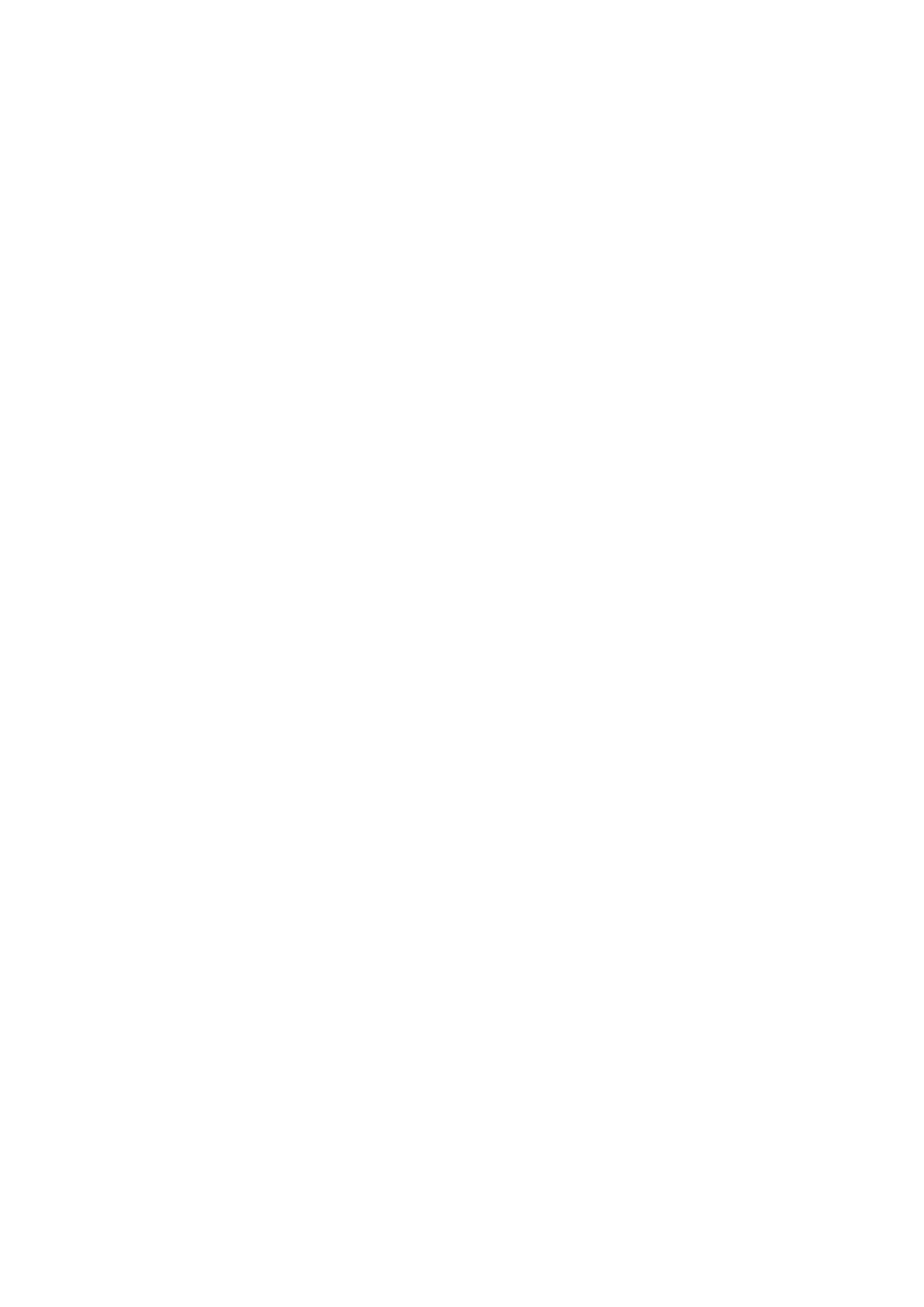$[Logo]$ 

The Pittston Company 1000 Virginia Center Parkway P.O. Box 4229 Glen Allen, VA 23058-4229

MICHAEL T. DAN President and Chief Executive Officer

March 27, 1998

To Our Shareholders:

 You are cordially invited to attend the annual meeting of shareholders of The Pittston Company to be held at the headquarters of Brink's, Incorporated, One Thorndal Circle, Darien, Connecticut, on Friday, May 1, 1998, at 2:00 p.m.

You will be asked to (i) elect four directors for a term of three years and one director for a term of two years; and (ii) approve independent public accountants for 1998.

 It is important that you vote, and you are urged to complete, sign, date and return the enclosed proxy in the envelope provided.

Your prompt cooperation will be greatly appreciated.

Sincerely,

/s/ Michael Dan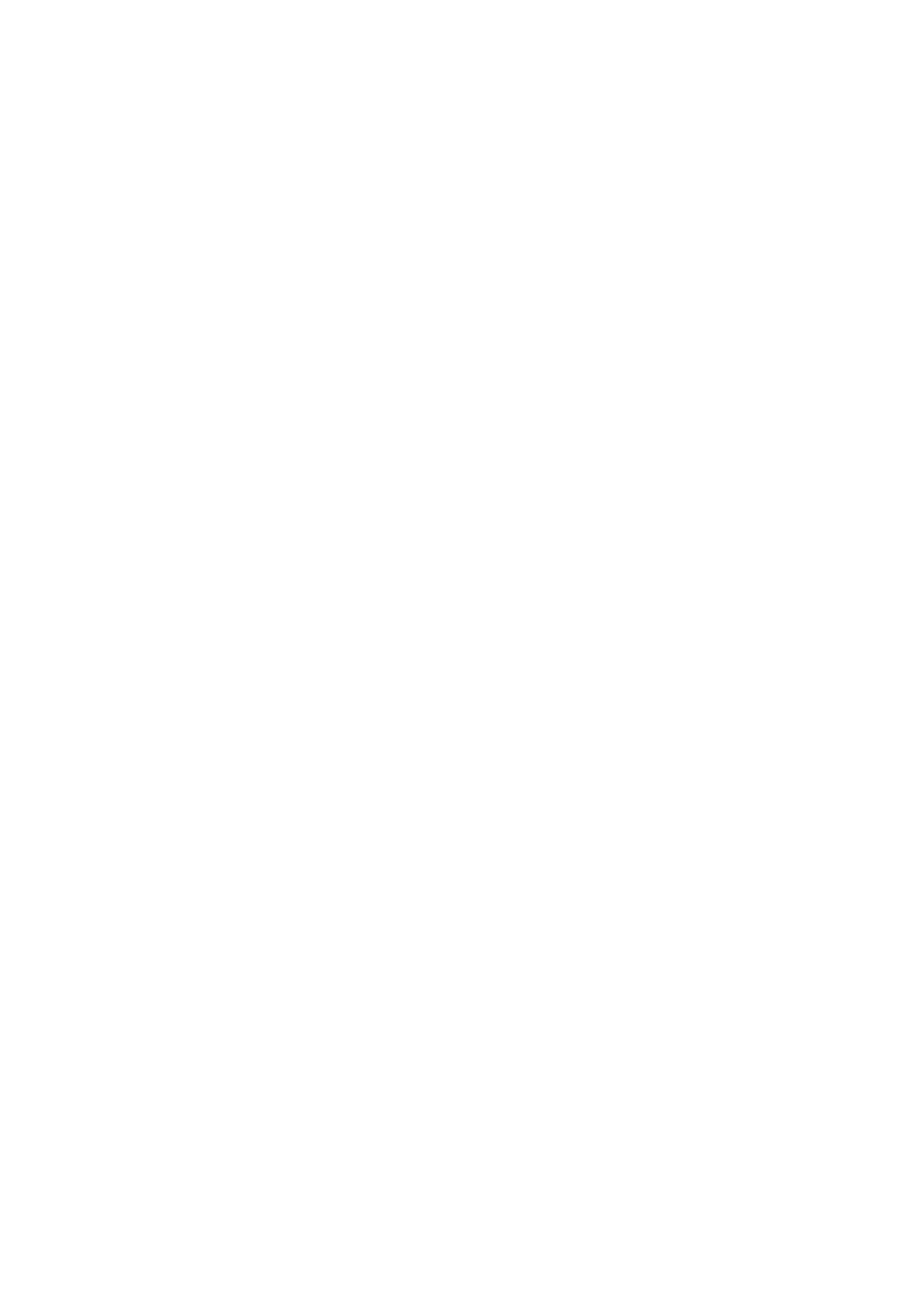#### [Logo]

#### -------------------------- NOTICE OF ANNUAL MEETING OF SHAREHOLDERS TO BE HELD MAY 1, 1998

## --------------------------

 Notice Is Hereby Given that the annual meeting of shareholders of THE PITTSTON COMPANY will be held on May 1, 1998, at 2:00 p.m., at the headquarters of Brink's, Incorporated, One Thorndal Circle, Darien, Connecticut, for the following purposes:

 1. To elect four directors for a term expiring in 2001 and one director for a term expiring in 2000.

 2. To approve the selection of KPMG Peat Marwick LLP as independent public accountants to audit the accounts of the Company and its subsidiaries for the year 1998.

 3. To transact such other business as may properly come before the meeting or any adjournment.

 The close of business on March 16, 1998, has been fixed as the record date for determining the shareholders entitled to notice of and to vote at the meeting.

 If you do not expect to attend the annual meeting in person, please complete, date and sign the enclosed proxy and return it in the enclosed envelope, which requires no additional postage if mailed in the United States. Prompt response is helpful and your cooperation will be appreciated.

### Austin F. Reed Secretary

# March 27, 1998

 Annual Reports to Shareholders, including financial statements, are being mailed to shareholders, together with these proxy materials, commencing on or about March 27, 1998.

YOUR VOTE IS IMPORTANT. PLEASE MARK, SIGN, DATE AND MAIL THE ENCLOSED PROXY CARD WHETHER OR NOT YOU PLAN TO ATTEND THE ANNUAL MEETING. A RETURN ENVELOPE IS ENCLOSED FOR YOUR CONVENIENCE. IF YOU RECEIVE MORE THAN ONE PROXY CARD, PLEASE BE SURE TO COMPLETE AND RETURN EACH OF THEM.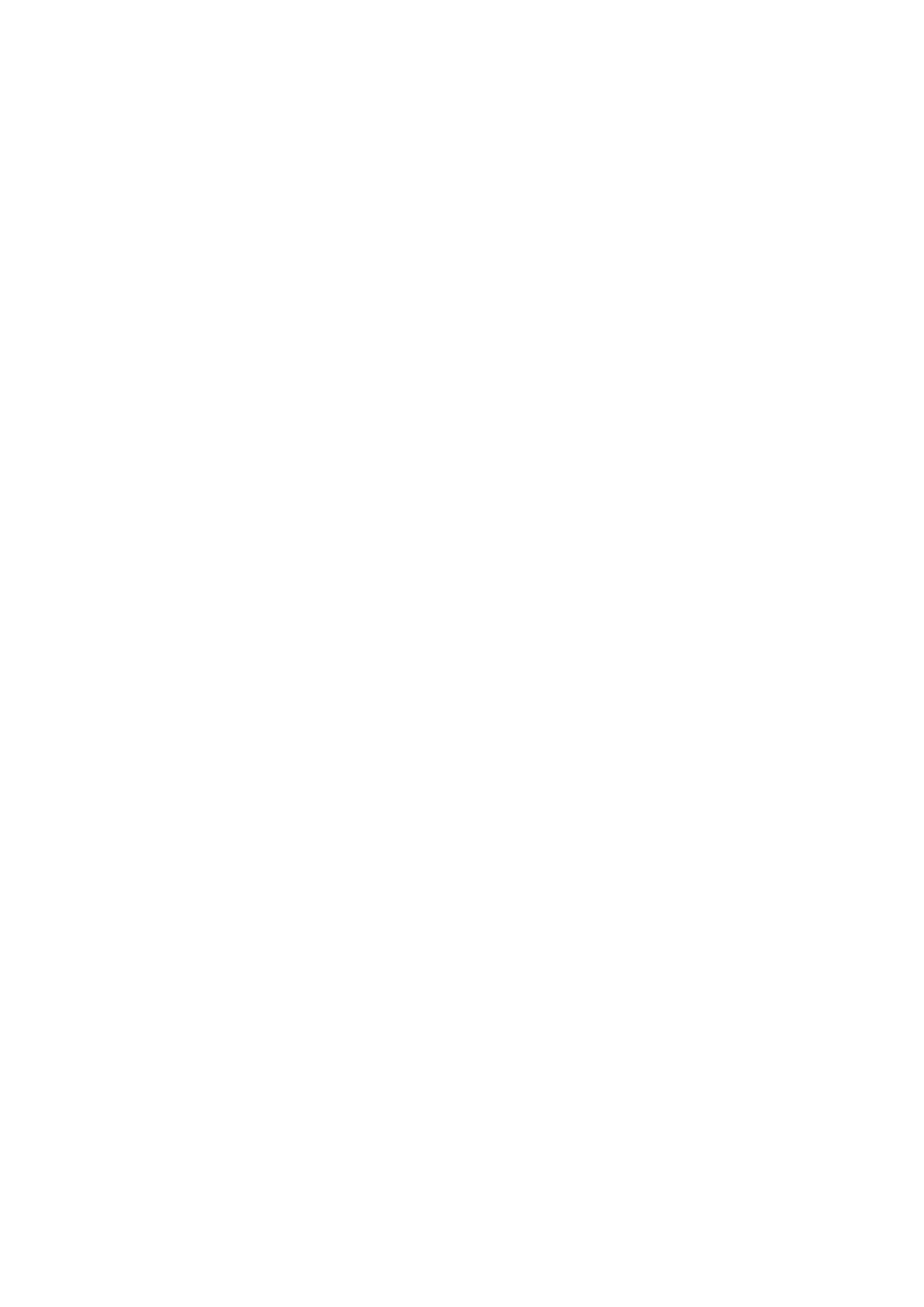## THE PITTSTON COMPANY

## PROXY STATEMENT

 This Proxy Statement is furnished in connection with the solicitation by the Board of Directors of The Pittston Company (the 'Company') of proxies from holders of each class of its Common Stock: Pittston Brink's Group Common Stock ('Brink's Stock'), par value \$1.00 per share; Pittston Burlington Group Common Stock ('Burlington Stock'), par value \$1.00 per share; and Pittston Minerals Group Common Stock ('Minerals Stock' and, together with the Brink's Stock and the Burlington Stock, the 'Company Common Stock'), par value \$1.00 per share, to be voted at the annual meeting of shareholders to be held on May 1, 1998, at 2:00 p.m., at the headquarters of Brink's, Incorporated, One Thorndal Circle, Darien, Connecticut (and at any adjournment thereof), for the purposes set forth in the accompanying notice of such meeting.

 On March 16, 1998, the Company had outstanding 41,129,679 shares of Brink's Stock, 20,345,068 shares of Burlington Stock and 8,405,908 shares of Minerals Stock, holders of Brink's Stock being entitled to one vote per share on all matters, holders of Burlington Stock being entitled to .739 vote per share on all matters and holders of Minerals Stock being entitled to .244 vote per share on all matters that the Board of Directors knows will be presented for consideration at the annual meeting. Holders of Brink's Stock, Burlington Stock and Minerals Stock will vote together as a single voting group on all such matters.

 The close of business on March 16, 1998, has been fixed as the record date for determining the shareholders entitled to notice of and to vote at the annual meeting, and only shareholders of record at the close of business on that date will be entitled to vote at the meeting and any adjournment thereof. This Proxy Statement and the accompanying form of proxy and Annual Report(s) to Shareholders are being mailed to shareholders commencing on or about March 27, 1998. The address of the principal executive office of the Company is 1000 Virginia Center Parkway, P. O. Box 4229, Glen Allen, VA 23058-4229.

 The election of directors and the selection of independent public accountants are the only matters which the Board of Directors knows will be presented for consideration at the annual meeting. As to any other business that may properly come before the annual meeting, it is intended that proxies in the enclosed form will be voted in respect thereof in accordance with the judgement of the person voting the proxies.

 The Company's bylaws provide that the chairman of the annual meeting will determine the order of business at the annual meeting and the voting and other procedures to be observed. The chairman is authorized to declare whether any business is properly brought before the annual meeting, and business not properly brought before the annual meeting may not be transacted.

 The shares of Company Common Stock represented by proxies solicited by the Board of Directors will be voted in accordance with the recommendations of the Board of Directors unless otherwise specified in the proxy, and where the person solicited specifies a choice with respect to any matter to be acted upon, the shares of Company Common Stock will be voted in accordance with the specification so made.

 The enclosed proxy is revocable at any time prior to its being voted by filing an instrument of revocation or a duly executed proxy bearing a later date. A proxy may also be revoked by attendance at the annual meeting and voting in person. Attendance at the annual meeting will not by itself constitute a revocation.

 Votes cast by shareholders will be treated as confidential in accordance with a policy approved by the Board of Directors. Shareholder votes at the annual meeting will be tabulated by the Company's transfer agent, The First National Bank of Boston, in care of Boston EquiServe.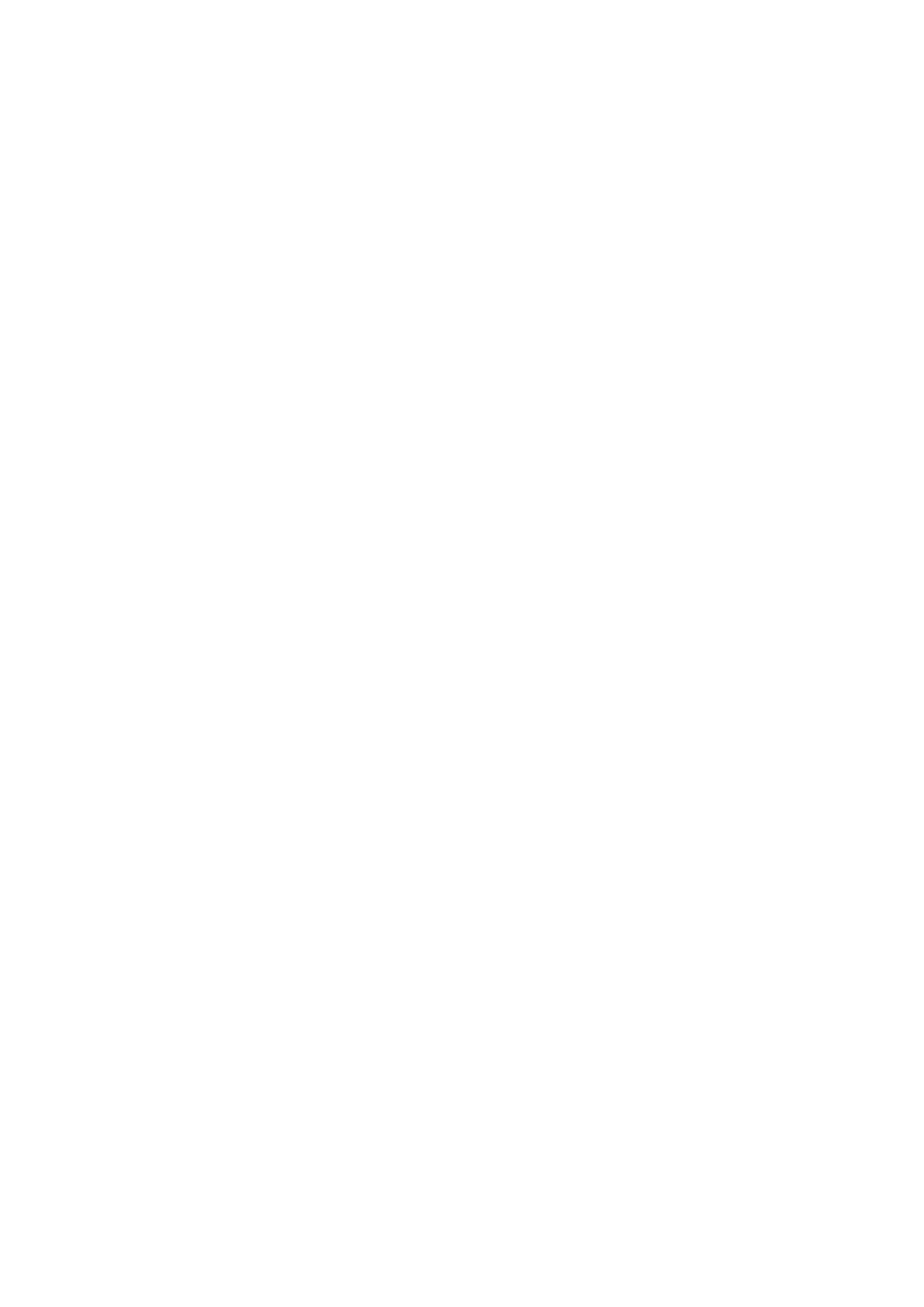### CORPORATE GOVERNANCE

 The Board of Directors has the responsibility for establishing broad corporate policies and for the overall performance of the Company, taking into consideration the interests of all shareholders regardless of class. Members of the Board are kept informed of the Company's business by various reports sent to them regularly, as well as by operating and financial reports made at Board and Committee meetings by the President and Chief Executive Officer and other officers. During 1997, the Board met seven times.

 The Executive Committee of the Board may exercise substantially all the authority of the Board during the intervals between the meetings of the Board. The Executive Committee currently consists of Mr. Barker, as Chairman, and all other directors, except that a quorum of the Executive Committee consists of one-third of the number of members of the Executive Committee, three of whom must not be employees of the Company or any of its subsidiaries. The Executive Committee did not meet during 1997.

 The Audit and Ethics Committee (the 'Audit Committee') recommends to the Board for selection by the shareholders at their annual meeting a firm of independent public accountants. In addition, the Audit Committee confers with the Company's independent public accountants to review the plan and scope of their proposed audit as well as their findings and recommendations upon the completion of the audit. The Audit Committee meets with the independent public accountants and with appropriate Company financial personnel and internal auditors regarding the Company's internal controls, practices and procedures. The Audit Committee also oversees the Company's legal and business ethics compliance programs. The Audit Committee currently consists of Mr. Gross, as Chairman, and Messrs. Barker, Craig and Zimmerman, none of whom is an officer or employee of the Company or any of its subsidiaries, and met four times during 1997.

 The Compensation and Benefits Committee (the 'Compensation Committee') is responsible for establishing and reviewing policies governing salaries, incentive compensation and the terms and conditions of employment of senior executives and other key employees of the Company. In addition, the Compensation Committee is responsible for the oversight of the Company's stock option plans for employees and similar plans which may be maintained from time to time by the Company and has authority to grant options under the Company's 1988 Stock Option Plan. The Compensation Committee coordinates with the appropriate financial, legal and administrative personnel of the Company, as well as outside experts retained in connection with the administration of these plans. The Compensation Committee currently consists of Mr. Ackerman, as Chairman, and Messrs. Barker and Zimmerman, none of whom is an officer or employee of the Company or any of its subsidiaries, and met six times during 1997.

 The Nominating Committee (the 'Nominating Committee') recommends to the Board nominees for election as directors and as senior executive officers of the Company. In addition, the Nominating Committee reviews the performance of incumbent directors in determining whether to recommend them to the Board for renomination. Directors are selected on the basis of recognized achievements and their ability to bring expertise and experience to the deliberations of the Board. The Nominating Committee also administers the Directors' Charitable Award Program. The Nominating Committee currently consists of Mr. Craig, as Chairman, and Messrs. Broadhead and Spilman, none of whom is an officer or employee of the Company or any of its subsidiaries, and met three times during 1997. For information concerning procedures to be followed for submitting names of nominees for consideration by the Nominating Committee, see 'Other Information -- Shareholder Proposals.'

 The Finance Committee recommends to the Board dividend and other actions and policies regarding the financial affairs of the Company, including those relating to matters that may affect the financial strength of the Company. The Finance Committee currently consists of Mr. Spilman, as Chairman, Mr. Ackerman and Dr. Haywood, none of whom is an officer or employee of the Company or any of its subsidiaries, and met four times during 1997.

 The Pension Committee is responsible for the oversight of the Company's Pension-Retirement Plan and Savings-Investment Plan and any similar plans which may be maintained from time to time by the Company. The Pension Committee also has general oversight responsibility for pension plans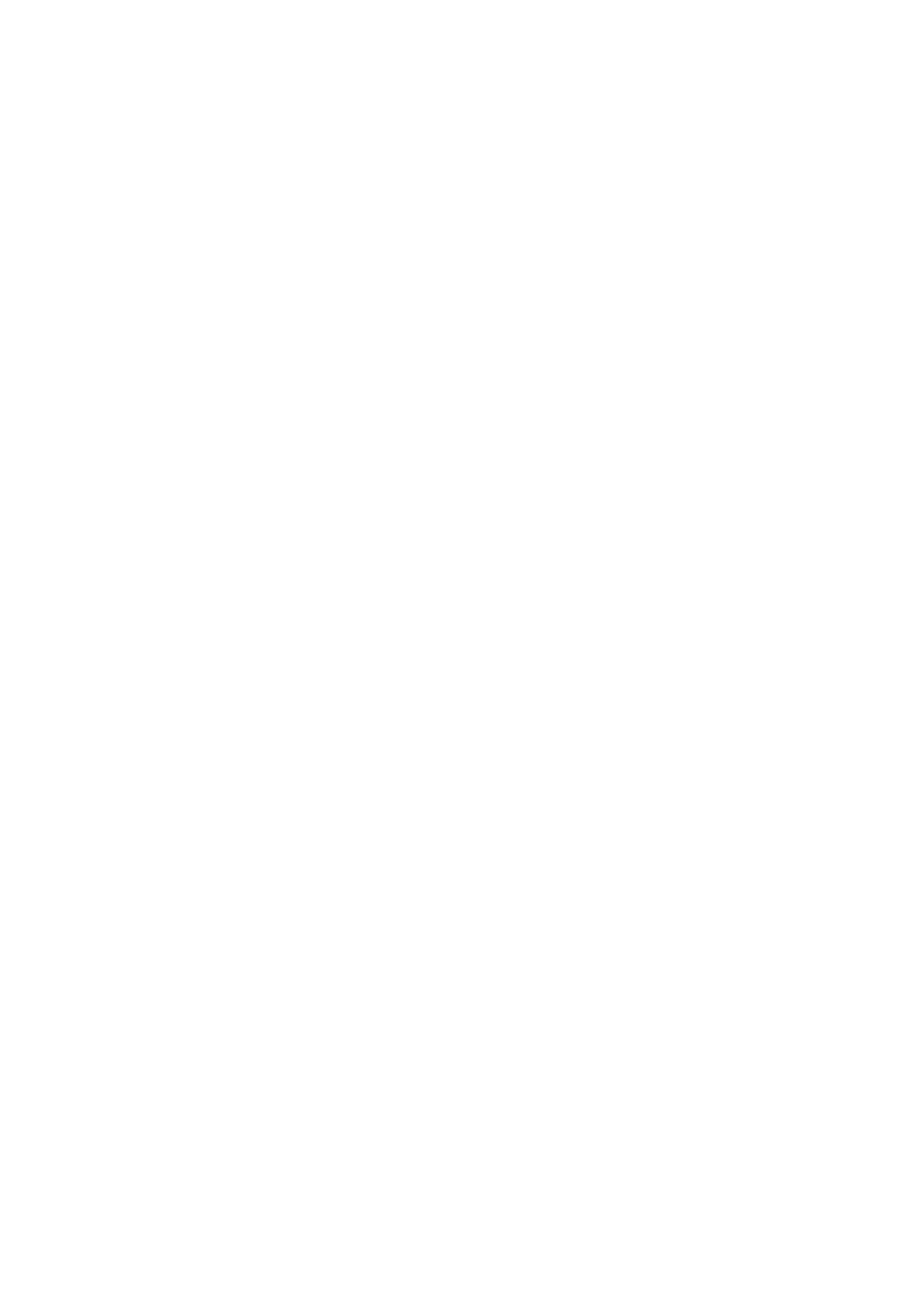maintained by foreign and other subsidiaries of the Company. The Pension Committee has authority to adopt amendments to the Company's Pension-Retirement Plan, Pension Equalization Plan and Savings-Investment Plan. In carrying out these responsibilities, the Pension Committee coordinates with the appropriate financial, legal and administrative personnel of the Company, including the Administrative Committee, as well as outside experts retained in connection with the administration of those plans. The Pension Committee currently consists of Mr. Broadhead, as Chairman, Messrs. Gross and Marshall (whose term as a director expires in May) and Dr. Haywood, none of whom other than Mr. Marshall is an officer or employee of the Company or any of its subsidiaries. The Pension Committee met four times during 1997.

 During 1997 all incumbent directors attended at least 75% of the total number of meetings of the Board of Directors and of the committees of the Board on which they served, except for Mr. Marshall, who attended 73%. The average attendance at those meetings was approximately 91%.

### COMPENSATION OF DIRECTORS

 Each non-employee director is paid an annual retainer fee of \$18,000, an attendance fee of \$1,200 per day for each meeting of the Board and of each committee of the Board and a fee of \$1,200 per day for rendering any special services to the Company at the request of the Chairman of the Board. A director may elect to defer receipt of his fees to future years and to receive interest thereon, compounded quarterly, at the prime commercial lending rate of Morgan Guaranty Trust Company of New York.

 In May 1996, the Company's shareholders approved the Company's Directors' Stock Accumulation Plan (the 'Directors' Stock Accumulation Plan') pursuant to which the Company's Retirement Plan for Non-Employee Directors (the 'Retirement Plan') was terminated for all then active and future non-employee directors. Under the terms of the Directors' Stock Accumulation Plan, each participant received an initial allocation of Brink's units ('Brink's Units'), Burlington units ('Burlington Units') and Minerals units ('Minerals Units' and, together with the Brink's Units and the Burlington Units, the 'Units') in proportions of 50%, 30% and 20%, respectively, equal to the present value of each participant's accrued benefit under the Retirement Plan as of May 31, 1996, determined by dividing the portion of the initial allocation to be allocated to each class of Units by the average of the high and low per share market price of the related class of Company Common Stock as reported on the New York Stock Exchange Composite Transaction Tape for such date. Each Unit is the equivalent of one share of Brink's Stock, Burlington Stock or Minerals Stock. Participants received additional Units as of June 1, 1997, and will so receive Units as of each subsequent June 1, equal to (a) 50% of the annual retainer in effect on such June 1 if he or she has accrued less than eight years of service or (b) 25% of such annual retainer if he or she has accrued eight or more years of service, divided by the applicable stock prices for such date. In addition, under the Directors' Stock Accumulation Plan additional Units are credited to participants' accounts in respect of cash dividends paid on the Company Common Stock based upon the Directors' Stock Accumulation Plan's formula for accrual. Upon a participant's termination of service after at least five years of service as a non-employee director as a result of (i) death, (ii) retirement after age 70, (iii) retirement prior to age 72 at the end of a full term of office in anticipation of attaining such age during what would otherwise be his or her next full term of office, (iv) retirement after age 65 as a result of ill health, relocation, or entering into any governmental, diplomatic or other employment if, in the opinion of outside legal counsel, his or her continued service as a non-employee director might create a conflict of interest or (v) retirement following a Change in Control (as defined in the Directors' Stock Accumulation Plan), the participant is entitled to receive a distribution of Brink's Stock, Burlington Stock and Minerals Stock in respect of the Units in his or her account with fractional units converted into cash. In the event a participant terminates service for any other reason or prior to completing five years of service, all Units will be forfeited and the participant's right to the related shares will terminate. The distribution of shares will be made in a single lump-sum distribution as soon as practicable following his or her termination of service under one of the circumstances described above unless the participant elects at least 12 months before his or her termination to receive equal annual installments (not more than 10) commencing on the first day of the month next following

 $\sim$  3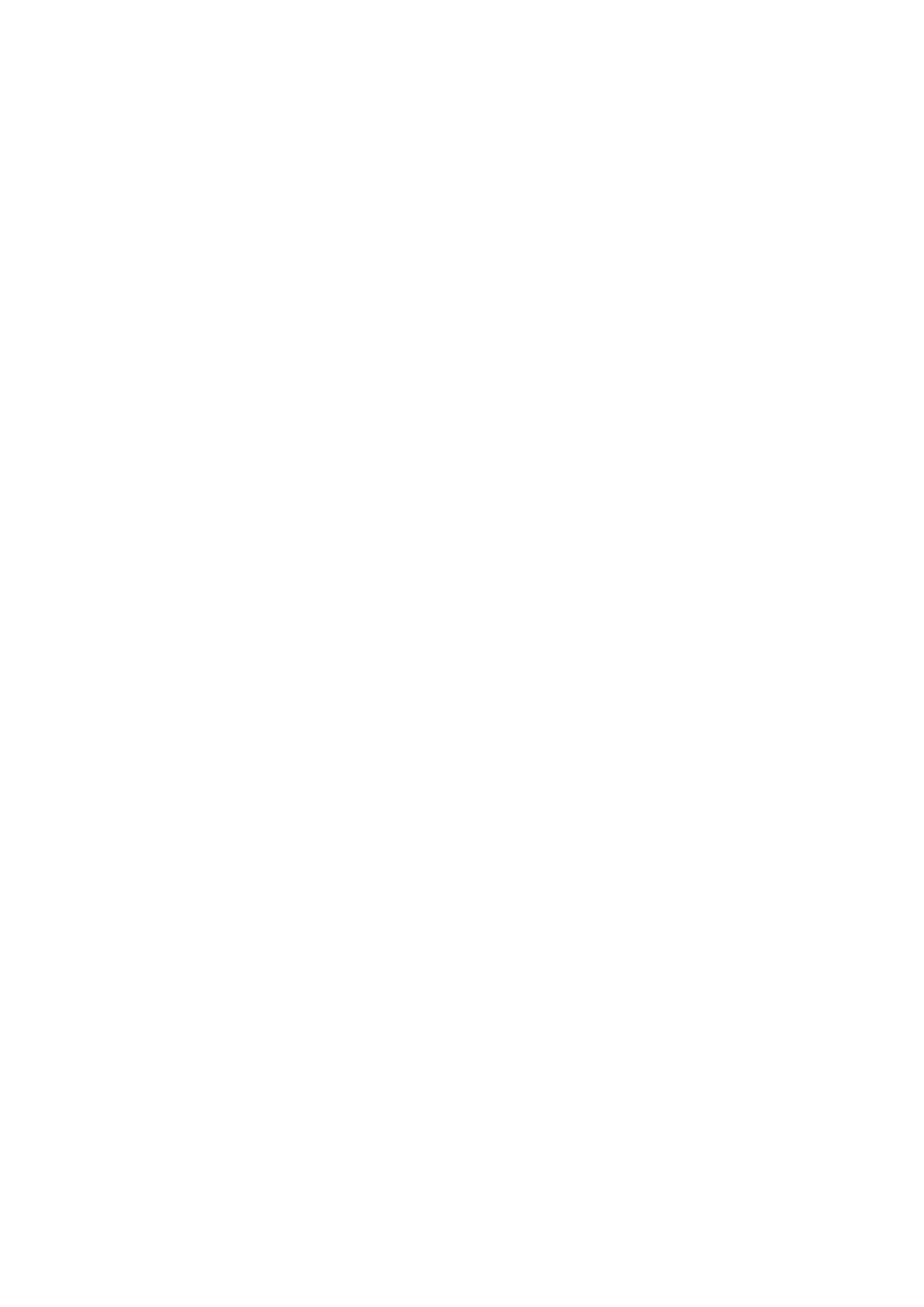|                                                         |                                                     | 1997 UNITS<br>CREDITED     |
|---------------------------------------------------------|-----------------------------------------------------|----------------------------|
|                                                         | Brink's Units<br>Burlington Units<br>Minerals Units | 144.48<br>104.10<br>131.04 |
|                                                         | Brink's Units<br>Burlington Units<br>Minerals Units | 144.48<br>104.10<br>131.04 |
|                                                         | Brink's Units<br>Burlington Units<br>Minerals Units | 72.24<br>52.04<br>65.52    |
|                                                         | Brink's Units<br>Burlington Units<br>Minerals Units | 72.24<br>52.04<br>65.52    |
|                                                         | Brink's Units<br>Burlington Units<br>Minerals Units | 144.48<br>104.10<br>131.04 |
|                                                         | Brink's Units<br>Burlington Units<br>Minerals Units | 72.24<br>52.04<br>65.52    |
|                                                         | Brink's Units<br>Burlington Units<br>Minerals Units | 72.24<br>52.04<br>65.52    |
|                                                         | Brink's Units<br>Burlington Units<br>Minerals Units | 72.24<br>52.04<br>65.52    |
| All Non-Employee Nominees and Continuing Directors as a | Brink's Units<br>Burlington Units<br>Minerals Units | 794.64<br>572.50<br>720.72 |

 Under the Non-Employee Directors' Stock Option Plan, adopted by the shareholders in 1988 and amended by the shareholders in 1993, in January 1996 and in May 1997, an option grant for 10,000 shares of Brink's Stock, 5,000 shares of Burlington Stock and 2,000 shares of Minerals Stock, at option prices of 100% of fair market value on the date of grant is made to each non-employee director upon his election as a director. Each option is exercisable immediately as to one-third of the shares and as to an additional one-third on the first and second anniversaries of the grant date. The Non-Employee Directors' Stock Option Plan provides for automatic annual grants of options for 1,000 shares of Brink's Stock, 500 shares of Burlington Stock and 200 shares of Minerals Stock at 100% of fair market value on the date of grant to each non-employee director on each July 1 so long as the Non-Employee Directors' Stock Option Plan remains in effect. Each option granted annually will become exercisable six months from the date of grant. Each option granted under the Non-Employee Directors' Stock Option Plan constitutes a nonqualified stock option under the Internal Revenue Code of 1986, as amended (the 'Code'), and terminates no later than ten years from the date of grant. The Non-Employee Directors' Stock Option Plan expires May 11, 2008. The options are nontransferable otherwise than by will or the laws of descent and distribution except that, in the sole discretion of the Board, options may be transferable to immediate family members (or trusts therefor) of an optionee.

 Under the Directors' Charitable Award Program, the Company will contribute \$1,100,000 on behalf of each participating director after such director's death. Of that amount, \$100,000 will be donated to one or more tax-exempt organizations designated by the Company, and \$1,000,000 will be donated in accordance with the director's recommendations to eligible educational institutions and charitable organizations. Each of the Company's non-employee directors and Mr. Farrell currently participate in the Directors' Charitable Award Program. The Company is the owner and beneficiary of life insurance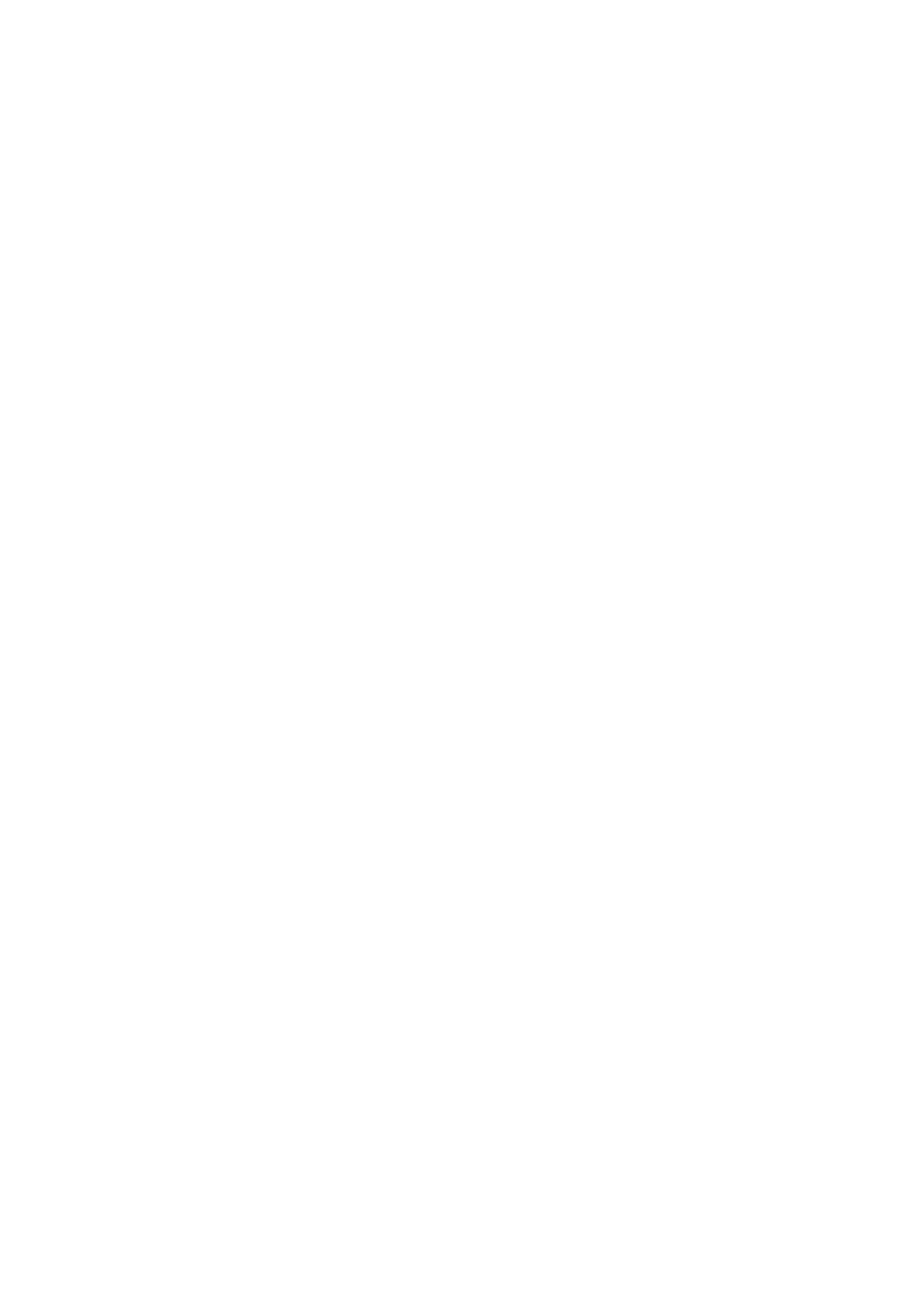policies insuring the lives of the participating directors. Premiums paid in 1997 in respect of such policies totaled an aggregate of approximately \$371,000.

 Mr. Marshall is a party to an employment agreement through May 31, 1999 providing for a salary of \$75,000 per year plus eligibility for cash incentive payments. It is anticipated that Mr. Marshall and the Company will enter into an agreement whereby he will resign as an employee as of on or about May 4, 1998, and will be entitled to receive, among other things, a lump-sum payment of approximately \$170,000 and an increase in his pension payments of \$40,000 per year on a 50% joint and survivor basis in lieu of any other cash compensation due him as an employee from the Company. Mr. Marshall's term as a director expires May 1, 1998.

### ADDITIONAL INFORMATION

## EXECUTIVE COMPENSATION

 The following table sets forth information with respect to the compensation of the Chief Executive Officer and the other four highest paid executive officers of the Company:

SUMMARY COMPENSATION TABLE

|                                                                            |                        | ANNUAL<br>COMPENSATION          |                                 | OTHER ANNUAL<br>COMPENSATION(a)          | LONG-TERM COMPENSATION        |                                           |                                                      |                              | ALL OTHER<br>COMPENSATION(d)<br>. <u>.</u> |
|----------------------------------------------------------------------------|------------------------|---------------------------------|---------------------------------|------------------------------------------|-------------------------------|-------------------------------------------|------------------------------------------------------|------------------------------|--------------------------------------------|
|                                                                            |                        |                                 |                                 |                                          | OPTIONS (NUMBER OF<br>SHARES) |                                           |                                                      |                              |                                            |
|                                                                            | <b>YEAR</b><br>- - - - | SALARY(b)                       | BONUS(c)                        |                                          | BRINK'S                       | <b>BURLINGTON</b>                         | MINERALS                                             |                              |                                            |
| J. C. Farrell<br>Chairman, President<br>and Chief Executive<br>Officer(e)  | 1997<br>1996<br>1995   | \$591,667<br>541,667<br>512,500 | \$550,000<br>550,000<br>525,000 | \$27,631<br>21,050                       | 55,000<br>70,000<br>100,000   | 75,000<br>40,000<br>$\sim$ $\sim$ $ \sim$ | 20,000<br>$\sim$ $ \sim$ $ \sim$<br>85,000           | \$49,095<br>40,194<br>11,388 |                                            |
| G. R. Rogliano<br>Senior Vice<br>President and Chief<br>Financial Officer  | 1997<br>1996<br>1995   | 280,208<br>219,050<br>180,367   | 160,000<br>130,000<br>105,000   | 10,802<br>35,385<br>$\sim$ $-$           | 12,000<br>12,000<br>20,000    | 45,000<br>15,000<br>$\sim$ $ \sim$ $-$    | 4,500<br>$\sim 10^{-1}$ and $\sim 10^{-1}$<br>12,000 | 37,544<br>62,395<br>9,456    |                                            |
| F. T. Lennon<br>Vice President --<br>Human Resources and<br>Administration | 1997<br>1996<br>1995   | 235,000<br>198,292<br>176,833   | 120,000<br>95,000<br>80,000     | 8,705<br>35,824<br>$\sim$ $\sim$ $ \sim$ | 12,000<br>12,000<br>20,000    | 15,000<br>15,000<br>$\sim$ $\sim$ $-$     | 4,000<br>$\sim$ $\sim$<br>12,000                     | 29,287<br>61,682<br>9,381    |                                            |
| A. F. Reed<br>Vice President,<br>General Counsel and<br>Secretary          | 1997<br>1996<br>1995   | 234,800<br>189,312<br>161,042   | 115,000<br>80,000<br>70,000     | 105<br>34,629                            | 12,000<br>12,000<br>15,000    | 15,000<br>15,000<br>$- -$                 | 4,000<br>$\sim$ $-$<br>12,000                        | 10,074<br>75,455<br>9,281    |                                            |
| J. B. Hartough<br>Vice President --<br>Corporate Finance<br>and Treasurer  | 1997<br>1996<br>1995   | 206,133<br>192,317<br>174,025   | 82,000<br>82,000<br>70,000      | 39,348<br>$\sim$ $-$<br>$\sim$ $-$       | 12,000<br>12,000<br>20,000    | 15,000<br>15,000<br>$\sim$ $-$            | 4,000<br>$\sim$ $    -$<br>12,000                    | 74,416<br>9,253<br>9,331     |                                            |

- (a) Amounts shown reflect tax gross-up payments made to compensate the executive officer for incremental federal and state income tax liability resulting from relocation payments made in the fiscal years shown.
- (b) Salaries before compensation reduction payments under the Savings-Investment Plan and the Deferral of Salary and Supplemental Savings Plan portions of the Company's Key Employees' Deferred Compensation Program. Under the Deferral of Salary portion of the Program, participants are permitted to defer up to 50% of their salary and receive a Company-matching contribution with respect to 100% of the first 10% of such deferral, both of which amounts were, as of January 1, 1998, converted under such Program into Brink's Units, Burlington Units and Minerals Units based in accordance with the formula for conversion in the Deferred Compensation Program. Under the Supplemental Savings Plan portion of the Deferred Compensation Program, participants may defer up to the amount that may not be contributed under the Savings-Investment Plan as a result of various Internal Revenue Code limitations and receive a matching contribution (at the same rate as is applicable under the Savings-Investment Plan). Such amounts and cash

(footnotes continued on next page)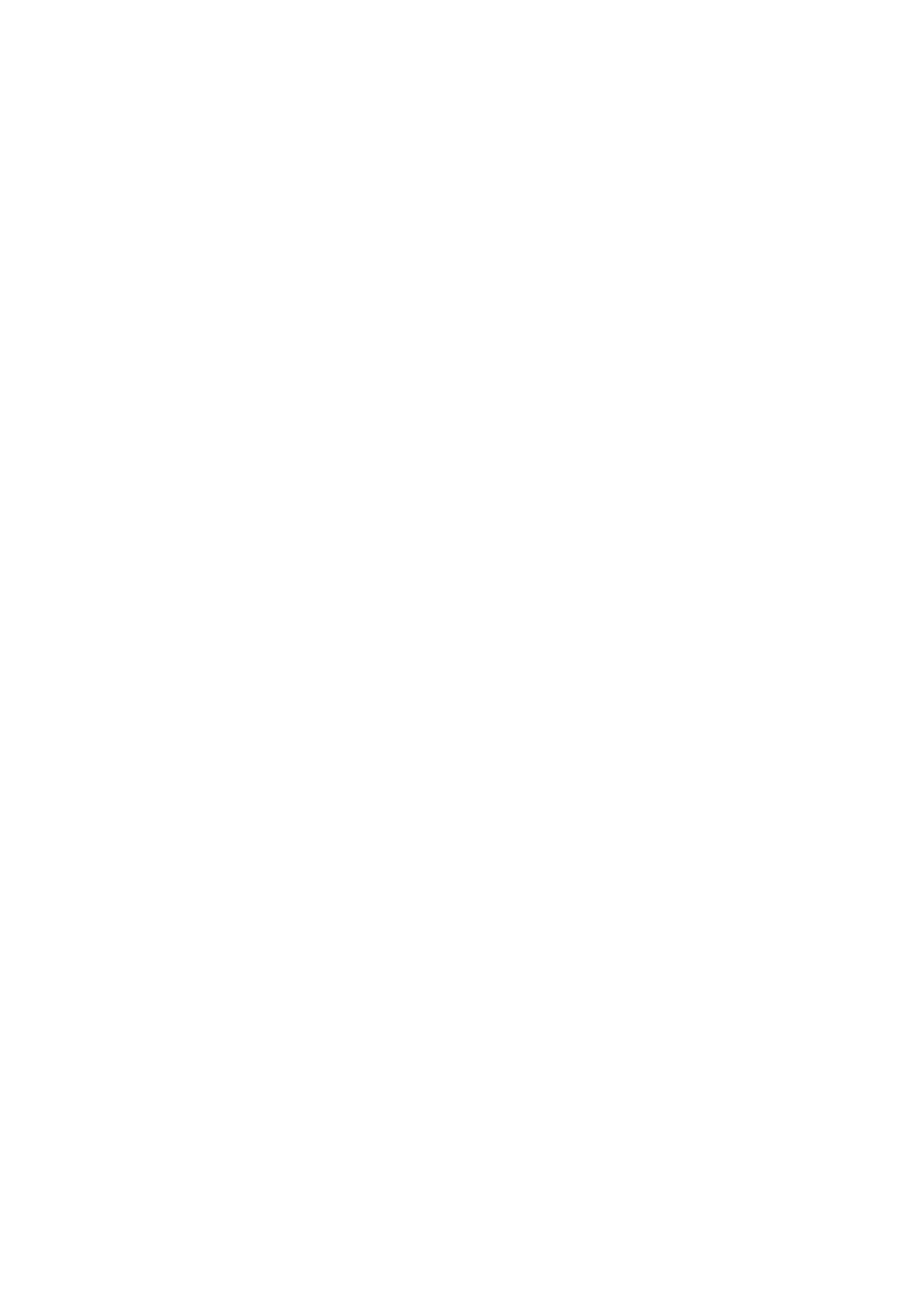#### (footnotes continued from previous page)

 dividends on such amounts are converted into Brink's Units, Burlington Units and Minerals Units in accordance with the formula for conversion in the Deferred Compensation Program.

 In addition, on January 1, 1998, the participant's account was credited with additional Brink's Units, Burlington Units and Minerals Units in respect of cash dividends paid on the Company's Brink's Stock, Burlington Stock and Minerals Stock during 1997 based upon the formula for accrual in the Deferred Compensation Program. The following table sets forth the amount of 1997 salary deferred under the Deferred Compensation Program by each of the executive officers named above and the number of Brink's Units, Burlington Units and Minerals Units credited to his account (including matching contributions and cash dividends) in respect of salary paid in 1997:

|              | 1997 COMPENSATION<br><b>DEFERRED</b> | BRINK'S<br>UNITS | <b>BURLINGTON</b><br>UNITS | MINERALS<br>UNITS |
|--------------|--------------------------------------|------------------|----------------------------|-------------------|
|              |                                      |                  |                            |                   |
| Mr. Farrell  | \$220,976.52                         | 2,898.03         | 3,391.70                   | 4,091.87          |
| Mr. Roqliano | 84,985.97                            | 1,402.40         | 1,323.22                   | 547.65            |
| Mr. Lennon   | 67,367.66                            | 1,184.28         | 768.41                     | 815.27            |
| Mr. Reed     | 64, 184. 38                          | 1,011.96         | 728.37                     | 1, 117.66         |
| Mr. Hartough | 57,400.53                            | 937.48           | 628.65                     | 924.10            |
|              |                                      |                  |                            |                   |

 Under the Deferred Compensation Program, distributions with respect to the Brink's Units, the Burlington Units and the Minerals Units are to be made in shares of Brink's Stock, Burlington Stock and Minerals Stock, respectively, on the basis of one share for each Unit (with cash paid for fractional Units), but the aggregate value of the shares so distributed attributable to the deferral of salary pursuant to the Deferral of Salary portion of the Program (including related dividends, but not matching contributions) may not be less than the aggregate amount of the salary deferred pursuant to the Deferral of Salary portion of the Program and the related dividends in respect of which such Units were initially credited.

(c) Annual incentive payments under the Company's Key Employees' Incentive Plan. Under the Company's Key Employees' Deferred Compensation Program, participants are permitted to defer up to 100% of their cash incentive payment for 1997 and receive a Company-matching contribution with respect to the amount so deferred but not in excess of 10% of the cash incentive payment, which amounts were, as of January 1, 1998, converted into Brink's Units, Burlington Units and Minerals Units in accordance with the formula for conversion in the Deferred Compensation Program. In addition, dividend credits of Brink's Units, Burlington Units and Minerals Units were made to the participant's accounts in respect of cash dividends paid on Brink's Stock, Burlington Stock and Minerals Stock during 1997. The following table sets forth the aggregate amount of incentive compensation for 1997 deferred under the Deferred Compensation Program by each of the executive officers named above and the number of Brink's Units, Burlington Units and Minerals Units credited to his account (including in respect of cash dividends) as of January 1, 1998:

| <b>BONUS</b><br><b>DEFERRED</b>                                       | BRINK'S<br>UNITS | <b>BURLINGTON</b><br>UNITS | MINERALS<br>UNITS |
|-----------------------------------------------------------------------|------------------|----------------------------|-------------------|
|                                                                       |                  |                            |                   |
| \$275,000                                                             | 2,132.33         | 4,146.65                   | 11,088.14         |
| 32,000                                                                | 466.81           | 385.98                     | 483.17            |
| 60,000                                                                | 846.11           | 650.39                     | 1,312.24          |
| 34,500                                                                | 454.36           | 363.89                     | 954.14            |
| 16,400                                                                | 366.34           | 74.51                      | 31.26             |
| Mr. Farrell<br>Mr. Rogliano<br>Mr. Lennon<br>Mr. Reed<br>Mr. Hartough |                  |                            |                   |

 Under the Deferred Compensation Program, distributions with respect to the Brink's Units, the Burlington Units and the Minerals Units are to be made in shares of Brink's Stock, Burlington Stock and Minerals Stock, respectively, on the basis of one share for each Unit (with cash paid for fractional Units), but the aggregate value of the shares so distributed attributable to the deferral of cash incentive payments (including related dividends, but not matching contributions) may not be less than the aggregate amount of the cash incentive payment deferred and the related dividends in respect of which such Units were initially credited. Such distributions will be made upon termination of employment or earlier upon election made more than one year prior to distribution.

(d) The Company made matching contributions under the Savings-Investment Plan in 1997 in the amount of \$8,000.00 for each of the named executive officers. The Savings-Investment Plan is a compensation reduction plan intended to qualify under Section 401(k) of the Code. Under the Savings-Investment Plan employee contributions are matched at rates of 50% to 125% for up to 5% of covered compensation (subject to limitations imposed by such Code).

 In 1997 the Company paid life insurance premiums under the Executive Salary Continuation Plan in the amount of \$3,312.00 for Mr. Farrell; \$2,330.82 for Mr. Rogliano; \$1,948.56 for Mr. Lennon; \$1,948.56 for Mr. Reed and \$1,849.20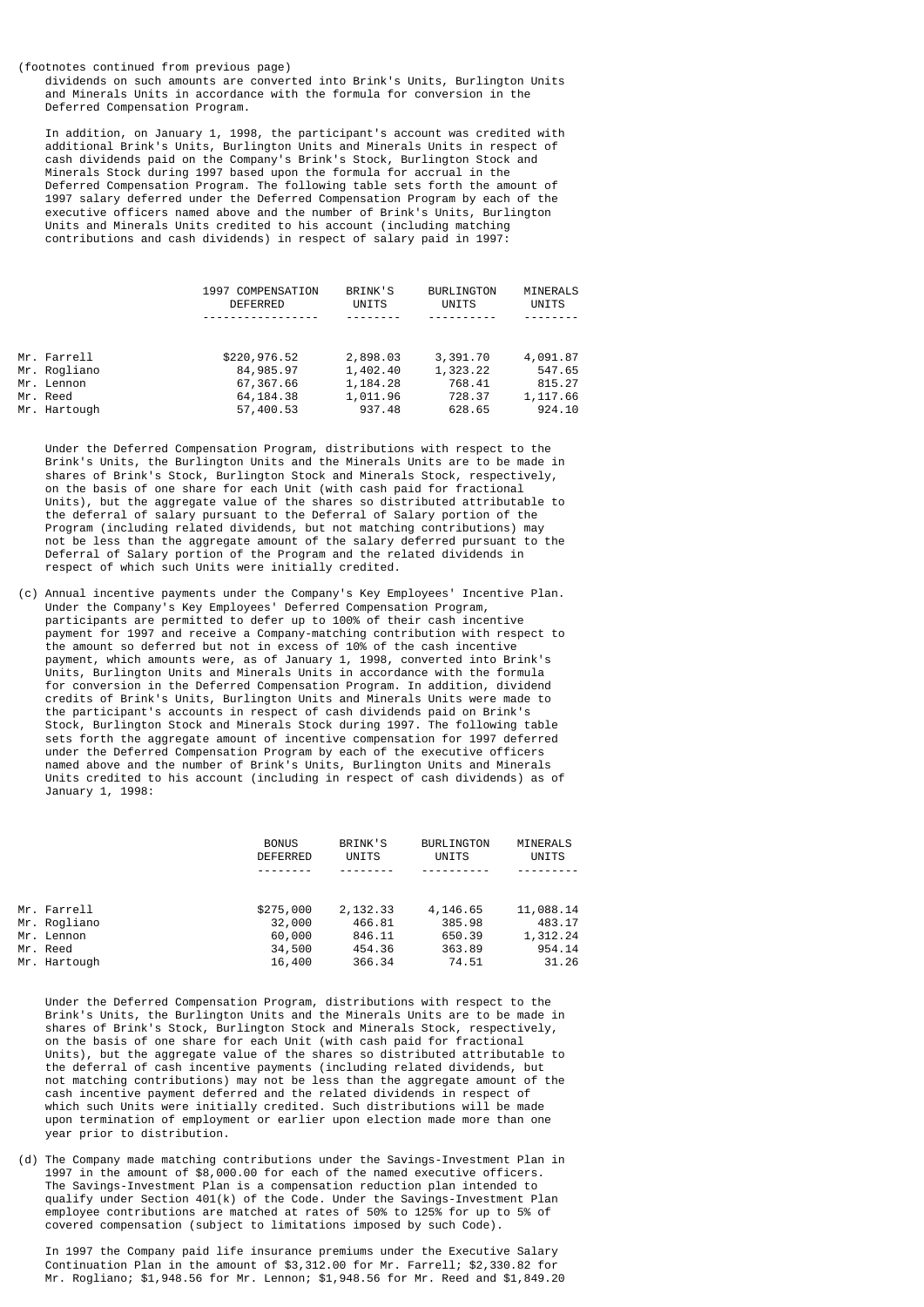for Mr. Hartough. The Executive Salary Continuation Plan provides a death benefit equal to three times a covered employee's annual salary payable in ten equal annual installments to the employee's spouse or other designated beneficiary.

 In addition, the amounts shown for 1997 reflect expense reimbursement and other payments made in connection with the relocation of the Company's office to Glen Allen, Virginia, for Messrs. Farrell, Rogliano, Lennon, Reed and Hartough in the amounts of \$37,783, \$27,213, \$19,339, \$125 and \$64,566, respectively.

(e) On February 6, 1998, Mr. Farrell resigned as Chairman, President and Chief Executive Officer of the Company.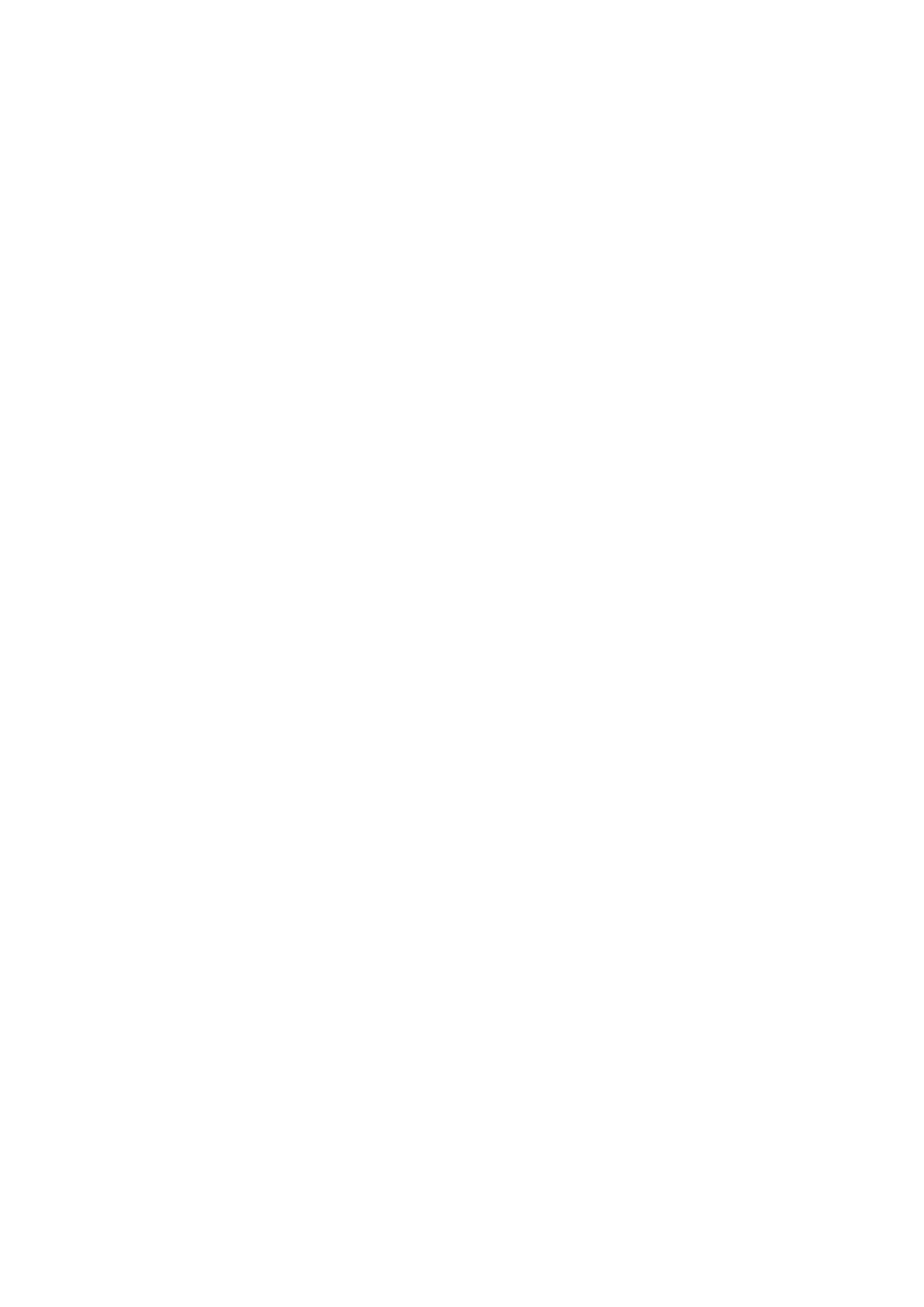# STOCK OPTIONS

 The following table sets forth information concerning nonqualified stock options granted under the Company's 1988 Stock Option Plan on May 2, 1997, to the Chief Executive Officer and the four other officers named in the Summary Compensation Table. Such options will become exercisable as to the total number of shares covered by such option on the third anniversary of the date of grant; have purchase prices per share equal to 100% of the fair market value of the Brink's Stock, Burlington Stock and Minerals Stock, as the case may be, on the date of grant, rounded up to the next higher cent; and expire on May 2, 2003. No Stock Appreciation Rights were granted in 1997 to the named executive officers.

#### OPTION GRANTS IN 1997 INDIVIDUAL GRANTS

| <b>NAME</b>    | NUMBER OF<br><b>SECURITIES</b><br>UNDERLYING<br><b>OPTIONS</b><br>GRANTED | PERCENT OF CLASS<br>TOTAL OPTIONS<br><b>GRANTED TO</b><br>EMPLOYEES IN<br>1997 | <b>EXERCISE PRICE</b><br>PER SHARE | EXPIRATION<br><b>DATE</b> | <b>GRANT DATE</b><br>PRESENT<br>VALUE* |
|----------------|---------------------------------------------------------------------------|--------------------------------------------------------------------------------|------------------------------------|---------------------------|----------------------------------------|
|                |                                                                           |                                                                                |                                    |                           |                                        |
| J. C. Farrell  |                                                                           | 12.8%                                                                          | \$31.56                            | 5/2/03                    |                                        |
|                | 55,000                                                                    | 14.3                                                                           | 24.19                              |                           | \$657,602                              |
|                | 75,000                                                                    |                                                                                |                                    | 5/2/03                    | 574,573                                |
|                | 20,000                                                                    | 14.5                                                                           | 12.69                              | 5/2/03                    | 80,517                                 |
| G. R. Rogliano |                                                                           |                                                                                |                                    |                           |                                        |
|                | 12,000                                                                    | 2.8                                                                            | 31.56                              | 5/2/03                    | 143, 477                               |
|                | 45,000                                                                    | 8.6                                                                            | 24.19                              | 5/2/03                    | 344,744                                |
|                | 4,500                                                                     | 3.3                                                                            | 12.69                              | 5/2/03                    | 18, 116                                |
| F. T. Lennon   |                                                                           |                                                                                |                                    |                           |                                        |
|                | 12,000                                                                    | 2.8                                                                            | 31.56                              | 5/2/03                    | 143, 477                               |
|                | 15,000                                                                    | 2.6                                                                            | 24.19                              | 5/2/03                    | 114,915                                |
|                | 4,000                                                                     | 2.9                                                                            | 12.69                              | 5/2/03                    | 16,103                                 |
| A. F. Reed     |                                                                           |                                                                                |                                    |                           |                                        |
|                | 12,000                                                                    | 2.8                                                                            | 31.56                              | 5/2/03                    | 143, 477                               |
|                | 15,000                                                                    | 2.6                                                                            | 24.19                              | 5/2/03                    | 114,915                                |
|                | 4,000                                                                     | 2.9                                                                            | 12.69                              | 5/2/03                    | 16,103                                 |
| J. B. Hartough |                                                                           |                                                                                |                                    |                           |                                        |
|                | 12,000                                                                    | 2.8                                                                            | 31.56                              | 5/2/03                    | 143, 477                               |
|                | 15,000                                                                    | 2.6                                                                            | 24.19                              | 5/2/03                    | 114,915                                |
|                | 4,000                                                                     | 2.9                                                                            | 12.69                              | 5/2/03                    | 16,103                                 |
|                |                                                                           |                                                                                |                                    |                           |                                        |

- ------------

7

\* Based on the Black-Scholes option-pricing model and the following assumptions: (i) projected annual dividend yield of .59% for Brink's Stock, 1.22% for Burlington Stock and 4.61% for Minerals Stock; (ii) expected volatilities of 31.94% for Brink's Stock, 25.89% for Burlington Stock and 45.53% for Minerals Stock; (iii) a risk-free interest rate of 6.59% for options expiring 2003; and (iv) all options are exercised on the expiration date. All values are discounted at a compound annual rate of 3% until vested to reflect risk of forfeiture. The actual value an executive officer may receive depends on market prices for Brink's Stock, Burlington Stock and Minerals Stock, and there can be no assurance that the amounts reflected in the Grant Date Present Value column will actually be realized. No gain to an executive officer is possible without an appreciation in stock value, which will benefit all shareholders commensurately.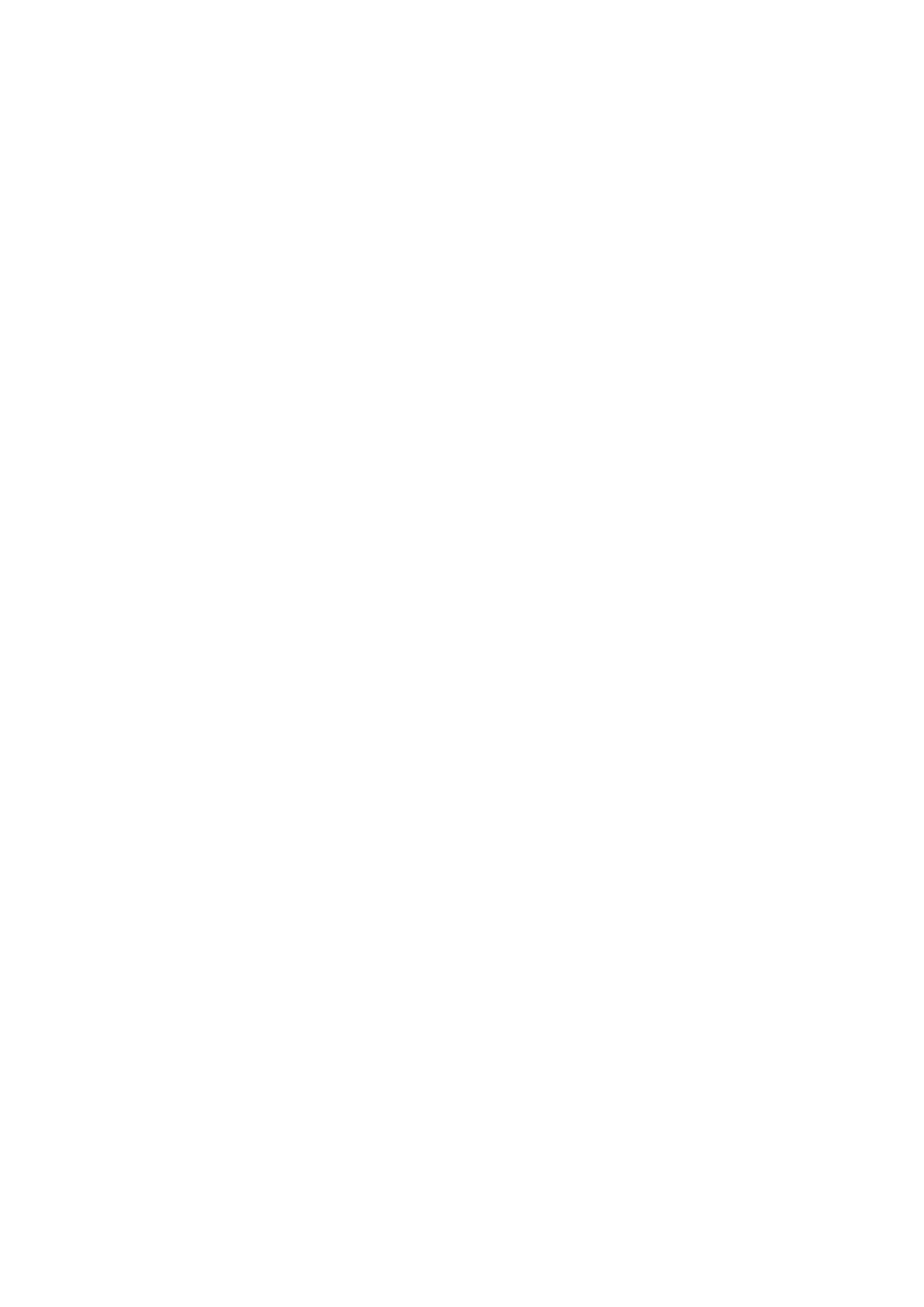## The following table sets forth information concerning the exercise of options during 1997 and unexercised options held at the end of such year.

### AGGREGATED OPTION EXERCISES IN 1997 AND YEAR-END OPTION VALUES STOCK OPTIONS

|                | NUMBER OF<br><b>SHARES</b>     |                   |             | NUMBER OF<br>SECURITIES UNDERLYING<br>UNEXERCISED OPTIONS AT<br>DECEMBER 31, 1997 | VALUE OF UNEXERCISED<br>IN-THE-MONEY OPTIONS AT<br>DECEMBER 31, 1997 |                |
|----------------|--------------------------------|-------------------|-------------|-----------------------------------------------------------------------------------|----------------------------------------------------------------------|----------------|
| <b>NAME</b>    | ACQUIRED ON<br><b>EXERCISE</b> | VALUE<br>REALIZED | EXERCISABLE | <b>UNEXERCISABLE</b>                                                              | EXERCISABLE                                                          | UNEXERCISABLE  |
|                |                                |                   |             |                                                                                   |                                                                      |                |
| J. C. Farrell  |                                |                   |             |                                                                                   |                                                                      |                |
| $Brink's$      | $ -$                           | \$<br>$- -$       | 172,925     | 212,641                                                                           | \$4,758,015.81                                                       | \$3,430,162.23 |
| $Burlington$   | $ -$                           | $- -$             | 216,244     | 254,604                                                                           | 3, 461, 754.26                                                       | 1,995,213.02   |
| Minerals       | $- -$                          |                   | 85,360      | 122,000                                                                           | $- -$                                                                |                |
| G. R. Rogliano |                                |                   |             |                                                                                   |                                                                      |                |
| Brink's        | $ -$                           | $- -$             | 19,795      | 44,331                                                                            | 401, 998.48                                                          | 720,969.57     |
| Burlington     | $ -$                           | $ -$              | 24,757      | 85,427                                                                            | 253,635.86                                                           | 501,900.13     |
| Minerals       | - -                            | $ -$              | 7,750       | 19,000                                                                            |                                                                      |                |
| F. T. Lennon   |                                |                   |             |                                                                                   |                                                                      |                |
| Brink's        | 14,713                         | 350, 528.21       | 29,080      | 43,631                                                                            | 699, 958.75                                                          | 707,081.57     |
| Burlington     | 18,397                         | 315, 287.73       | 36,366      | 54,550                                                                            | 481, 984.36                                                          | 433, 243.40    |
| Minerals       | 1,000                          | 2,820.00          | 12,500      | 18,000                                                                            |                                                                      |                |
| A. F. Reed     |                                |                   |             |                                                                                   |                                                                      |                |
| Brink's        | 1,677                          | 41,690.22         | 8,783       | 34,518                                                                            | 202, 461.51                                                          | 516,989.82     |
|                | $ -$                           | $ -$              | 13,099      | 43, 154                                                                           | 175, 954.79                                                          | 311, 466.46    |
| Minerals       | $- -$                          | $- -$             | 3,000       | 16,000                                                                            | $- -$                                                                |                |
| J. B. Hartough |                                |                   |             |                                                                                   |                                                                      |                |
| $Brink's$      |                                |                   | 26,978      | 43,631                                                                            | 635, 994.89                                                          | 707,081.57     |
| Burlington     | 7,009                          | 90,717.45         | 33,737      | 54,550                                                                            | 433,768.50                                                           | 433, 243.40    |
| Minerals       | $ -$                           |                   | 10,500      | 18,000                                                                            | $- -$                                                                | $- -$          |

#### PENSION-RETIREMENT PLAN

 The Company maintains a noncontributory Pension-Retirement Plan (the 'Pension Plan') covering, generally, full-time employees of the Company and participating subsidiaries who are not covered by a collective bargaining agreement. The Pension Plan provides that an eligible employee upon retirement at age 65 will receive an annual benefit equivalent to 2.1% of average salary for his or her 36 consecutive months of highest earnings multiplied by the number of years of service not to exceed 25 years, plus 1% of such average salary multiplied by the number of years of service in excess of 25 years, less 0.55% of the average Social Security taxable wage base for the relevant period provided in the Pension Plan multiplied by his or her years of service not to exceed 35. Salary under the Pension Plan means regular compensation, including commissions, bonuses, overtime and premium pay but excluding any living or other expense allowances. An eligible employee who has completed ten years of Vesting Service (as defined in the Pension Plan) may retire at any time after reaching his or her 55th birthday and become entitled to receive an actuarially reduced pension. Employees may elect to have their annual pension benefits paid in the form of a straight life annuity, joint and survivor annuity or period certain annuity. The Pension Plan also provides certain disability retirement benefits and death benefits. Accrued benefits under the Pension Plan are vested upon employees' completion of five years of Vesting Service. The Code limits the amount of pensions which may be paid under federal income tax qualified plans. The Board of Directors has adopted a Pension Equalization Plan under which the Company will make additional payments so that the total amount received by each person affected by the Code limitations is the same as would otherwise have been received under the Pension Plan. The Company has reserved the right to terminate or amend the Pension Plan or the Pension Equalization Plan at any time.

e a construction de la construction de la construction de la construction de la construction de la constructio<br>En 1980, en 1980, en 1980, en 1980, en 1980, en 1980, en 1980, en 1980, en 1980, en 1980, en 1980, en 1980, en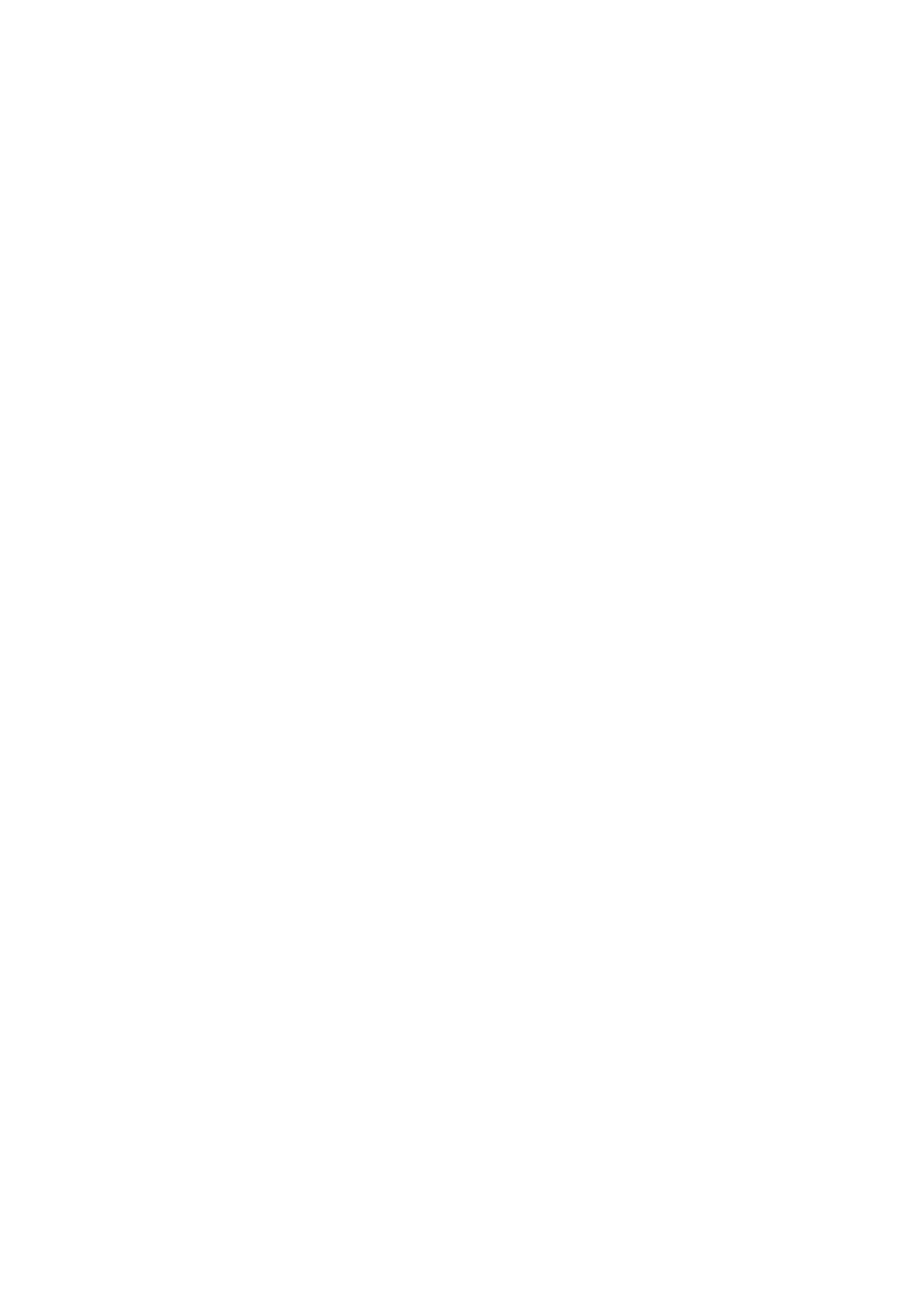Effective December 1, 1997, the Pension Equalization Plan was amended to permit participants to receive the actuarial equivalent of their benefit under such plan in a lump sum. By September 1, 1999, or if earlier, upon a change in control (as defined), the Company is to contribute amounts in cash to a trust established between the Company and The Chase Manhattan Bank. Such amounts are to be sufficient to provide the benefits to which (a) participants under the Pension Equalization Plan (the 'Plan') and (b) employees covered under certain employment contracts, including Mr. Farrell, are entitled pursuant to the terms of the Plan and such employment contracts as in effect on December 31, 1999, or the date of the change in control, as applicable. The Board also authorized amendments to such employment contracts to permit lump-sum payments of certain benefits thereunder. The assets of the trust will be subject to the claims of the Company's general creditors in the event of the Company's insolvency.

 The table below illustrates the estimated annual benefits payable upon retirement at age 65 under the Pension and Pension Equalization Plans to officers and other eligible employees in various classifications as to average salary and years of service. The table does not reflect reductions on account of the Social Security taxable wage base referred to above.

## PENSION PLAN TABLE

| AVERAGE ANNUAL SALARY<br>DURING 36 MONTHS<br>OF HIGHEST PAY |           |          | ESTIMATED ANNUAL PENSION<br>PAYABLE BASED ON SERVICES OF: |          |           |           |  |  |  |
|-------------------------------------------------------------|-----------|----------|-----------------------------------------------------------|----------|-----------|-----------|--|--|--|
|                                                             |           | 10 YEARS | 15 YEARS                                                  | 20 YEARS | 25 YEARS  | 30 YEARS  |  |  |  |
|                                                             |           |          |                                                           |          |           |           |  |  |  |
| \$                                                          | 200,000   | \$42,000 | \$63,000                                                  | \$84,000 | \$105,000 | \$115,000 |  |  |  |
|                                                             | 300,000   | 63,000   | 94,500                                                    | 126,000  | 157,500   | 172,500   |  |  |  |
|                                                             | 500,000   | 105,000  | 157,500                                                   | 210,000  | 262,500   | 287,500   |  |  |  |
|                                                             | 700,000   | 147,000  | 220,500                                                   | 294,000  | 367,500   | 402,500   |  |  |  |
|                                                             | 900,000   | 189,000  | 283,500                                                   | 378,000  | 472,500   | 517,500   |  |  |  |
|                                                             | 1,000,000 | 210,000  | 315,000                                                   | 420,000  | 525,000   | 575,000   |  |  |  |
|                                                             | 1,200,000 | 252,000  | 378,000                                                   | 504,000  | 630,000   | 690,000   |  |  |  |
|                                                             | 1,300,000 | 273,000  | 409,500                                                   | 546,000  | 682,500   | 747,500   |  |  |  |

Such amounts are based on the assumption that the employee will be in the Company's employ until normal retirement date (age 65), that the Pension and Pension Equalization Plans will continue in effect without change and that payments will be made on a straight life annuity basis. The Pension and Pension Equalization Plans give effect to the full amount of earnings shown under the salary and bonus columns of the Summary Compensation Table. At December 31, 1997, the executive officers named in such Table had been credited under the Pension Plan with the following years of service: Mr. Farrell, 14 years; Mr. Rogliano, 14 years; Mr. Lennon, 21 years; Mr. Hartough, 11 years; and Mr. Reed, 11 years. Mr. Farrell was also entitled to certain supplemental pension benefits under an agreement with him, which agreement has been superseded below. Such supplemental pension benefits were to be calculated on the basis of the Pension Plan but with effect being given to periods of up to 20 years of certain prior employment and with a reduction in such benefits to reflect any pension payable under the Pension Plan and under the plan covering such prior employment. The effect of this agreement was to increase the years of credited service as of December 31, 1997, for Mr. Farrell to 30 years of service.

# EMPLOYMENT AGREEMENTS

 Mr. Farrell was a party to an employment agreement with the Company providing for an annual salary of \$550,000 as well as various other benefits. As a result of Mr. Farrell's retirement as an employee as of February 28, 1998, the Company entered into a retirement agreement superseding the prior employment agreement. Pursuant to the retirement agreement, Mr. Farrell will (i) receive an award of \$550,000 under the Company's Key Employees' Incentive Plan in respect of 1997, (ii) receive a lump-sum termination payment of \$3,575,731.84 in lieu of any remaining payments due under his employment contract, (iii) continue to vest in outstanding stock options (which options shall remain exercisable in accordance with the terms of the option plan and option agreements) until February 28, 2001, (iv) receive a monthly pension and retirement benefit commencing as of March 1, 1998 of \$47,666.67 on a single life annuity basis, (v) be entitled to participate in the Retiree Health Care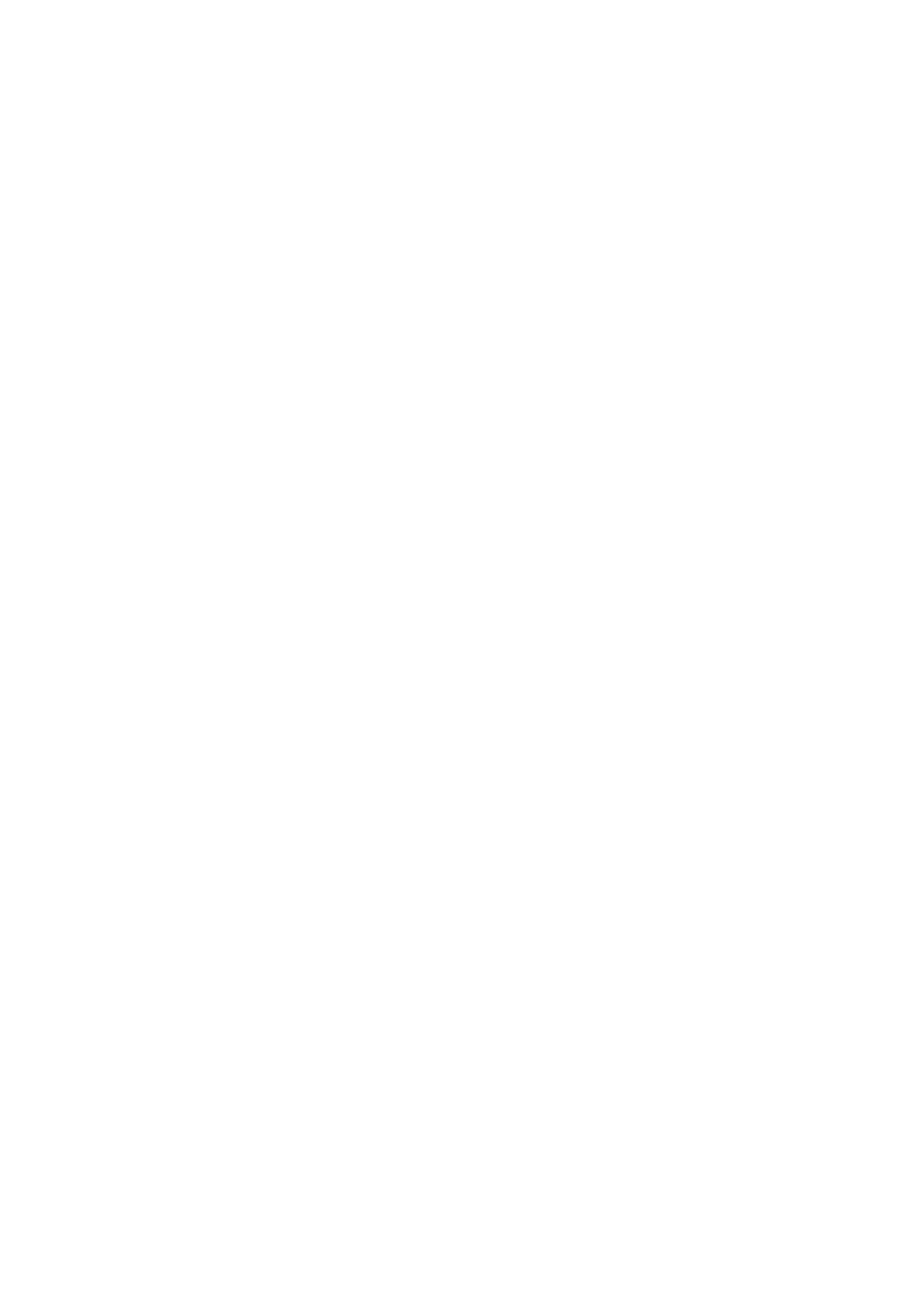Program of the Company, (vi) continue to be eligible to participate in the Company's charitable matching program (up to \$5,000 per year), (vii) receive \$125,000 per year for the period beginning on March 1, 1998, and ending on the earlier of February 28, 2002, or the date on which he no longer has an option to buy at least 50,000 shares of any class of common stock of the Company and (viii) provide consulting services as requested during such period.

 It is anticipated that the Company will enter into an employment agreement with Michael T. Dan providing him with, among other things, a minimum annual salary of \$525,000 for a five-year period in exchange for his services as President and Chief Executive Officer of the Company. The agreement is also expected to provide certain benefits in the event of a termination of his services during the contract term.

## CHANGE IN CONTROL ARRANGEMENTS

 In 1997, the Company entered into change in control severance agreements with Messrs. Hartough, Lennon, Reed and Rogliano which replace prior change in control agreements. Pursuant to these agreements, in the event Messrs. Hartough, Lennon, Reed or Rogliano are terminated by the Company without cause (as defined) or quit for good reason (as defined) within three years following a change in control (as defined), the terminated executive will be entitled to a cash lump-sum payment equal to (i) his accrued pay (including a prorated portion of his annual bonus based on the number of days worked in the year of his termination) plus (ii) three times the sum of his annual base salary and annual bonus. Additional benefits include a cash payment equal to (i) the value of additional benefits that he would have accrued under the Pension Plan and the Pension Equalization Plan if he had accrued an additional thirty-six months of accrual service credit under such plans and taking into account his severance pay described in clause (ii) in the preceding sentence in determining his average salary, (ii) at the executive's request, the spread between the option price and the market value with respect to all outstanding stock options (whether or not vested at his date of termination) and (iii) in the event any payments due the executive would be subject to an excise tax under Code Section 4999, an amount (the 'Gross-Up Payment') equal to such excise tax plus an amount sufficient so that after payment of all taxes on such Gross-Up Payment, the executive retains an amount equal to the excise tax.

## SEVERANCE AGREEMENTS

 In 1997, the Company entered into severance agreements with certain senior officers, including Messrs. Hartough, Lennon, Reed and Rogliano, which provide that if the executive is terminated by the Company other than for cause (as defined) or he quits for good reason (as defined), the terminated executive shall be entitled to receive (i) his accrued pay (including a prorated portion of his annual bonus based on the number of days worked in the year of his termination), (ii) two times the sum of his annual salary and annual bonus and (iii) previously deferred compensation and related matching contributions (whether or not vested). If such termination occurs after a 'Disposition Date', the multiplier in clause (ii) in the preceding sentence shall be three. A Disposition Date is generally the earliest of (i) the sale, lease or other transfer to an entity unaffiliated with the Company of greater than 50% of the assets or shares of Brink's, Incorporated; Brink's Home Security, Inc.; Pittston Coal Company; BAX Global Inc. or Pittston Mineral Ventures Company, (ii) the date of the first public announcement of such disposition or (iii) a change in control. Additional benefits include (i) a cash payment equal to the value of additional benefits that the executive would have accrued under the Pension Plan and the Pension Equalization Plan if he had accrued an additional twenty-four (thirty-six if the termination occurs after a Disposition Date) months of accrual service credit under such plans and taking into account his severance pay described in clause (ii) in the first sentence of this paragraph in determining his average salary, (ii) the immediate acceleration of the vesting of all outstanding options and (iii) in the event any payments due the executive would be subject to an excise tax under Code Section 4999, a Gross-Up Payment. In the event a change in control occurs so that the change in control severance agreements described above become effective, the rights and obligations of the affected executives shall be governed by both severance agreements such that, in the event of a conflict in terms, the benefits most favorable to the executive shall apply; provided that there shall be no duplication of benefits as a result of the operation of both agreements.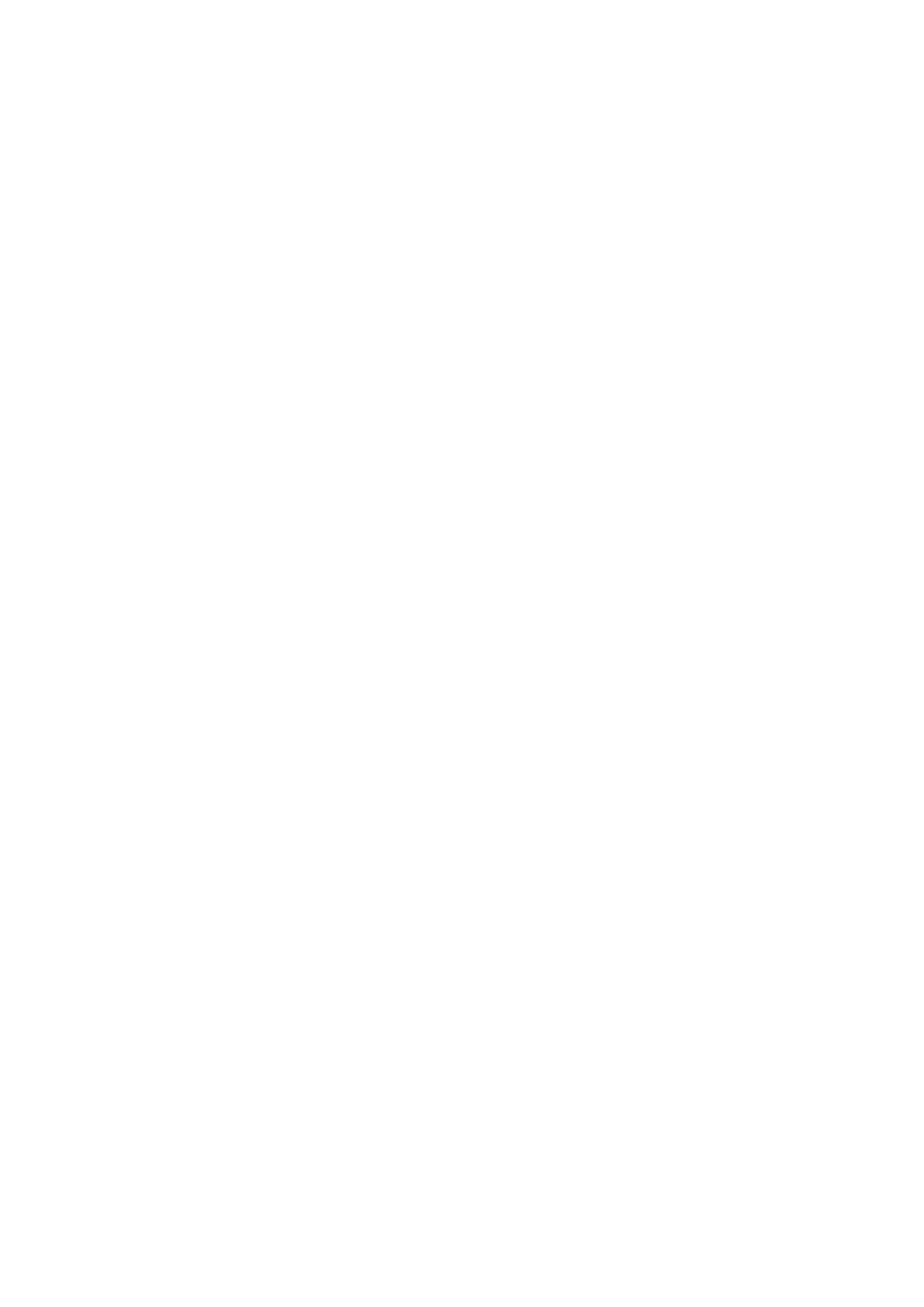## COMPLIANCE WITH SECTION 16(a)

 Section 16(a) of the Securities Exchange Act of 1934 requires the Company's directors and executive officers, and any persons who own more than 10% of a registered class of the Company's equity securities, to file with the Securities and Exchange Commission (the 'SEC') and the New York Stock Exchange reports of ownership and changes in ownership of Common Stock and other equity securities of the Company. Officers, directors and greater than 10% shareholders are required by SEC regulation to furnish the Company with copies of all Section 16(a) forms they file. Based solely on a review of the copies of such reports furnished to the Company or written representations that no other reports were required, the Company believes that, during 1997, all filing requirements applicable to its officers, directors and greater than 10% beneficial owners were complied with.

### REPORT OF COMPENSATION AND BENEFITS COMMITTEE

 The Compensation Committee is responsible for establishing and reviewing policies governing salaries, incentive compensation, and the terms and conditions of employment of executive officers of the Company. The policies of the Compensation Committee applicable to the compensation of executive officers are described below.

 The Compensation Committee has established an overall compensation program to attract, retain and motivate executive officers and to enhance their incentive to perform at the highest level and contribute significantly to the Company's success. Recognizing the desirability of tying the compensation of executive officers to performance and of aligning their interests closely to the long-term interests of the Company and its shareholders, the Compensation Committee has determined that a significant part of the compensation of executive officers should be paid in the form of annual incentive payments under the Key Employees' Incentive Plan and stock option grants.

 The Compensation Committee has from time to time engaged recognized consultants in the executive compensation field to review and confirm the appropriateness of the Company's salary, annual bonus and long-term incentive programs for executive officers. Cash compensation is paid to executive officers in the form of salaries generally targeted at or near the 50th percentile, and annual incentive payments under the Key Employees' Incentive Plan. In collaboration with those consultants, the Compensation Committee has developed a policy to make available to executive officers annual incentive payments based on individual and Company performance which, when coupled with salary, provides executive officers the opportunity to earn annual cash compensation above the 50th percentile for comparable positions in companies of similar size across all industries from whom the Company seeks to attract executive officers.

 The Compensation Committee periodically reviews the salaries of executive officers in light of competitive standards and the Compensation Committee's evaluation of their individual performance and makes such adjustments as are appropriate. Each year the Compensation Committee prescribes target cash incentive awards for executive officers under the Key Employees' Incentive Plan. Such target incentives are indicative of the incentive payment that an executive officer might expect to receive for such year based upon a strong performance by the individual executive officer in achieving established individual objectives, by his or her operating or staff unit, and the overall performance of the Company or relevant operating group. For purposes of calculating actual awards under such guidelines, individual performance is given a weight factor of 50%, and unit and the Company or relevant operating group performance are each given weight factors of 25%.

 Under the policy and administrative guidelines adopted by the Compensation Committee for 1997, the Chief Executive Officer of the Company (the 'CEO') had a target cash incentive award of 50% of salary based on full performance by the Company and by him individually. Based on such guidelines, the CEO's actual award could have ranged from 0 to 100% of salary, depending on his performance rating and that of the Company as determined by the Compensation Committee and approved by the Board. The Compensation Committee recommended and the Board approved an annual incentive payment of \$550,000 or 92% of salary for the CEO and annual incentive payments for the other executive officers for 1997 after considering the following quantitative and qualitative measures of the Company's performance in 1997: (i) estimated actual revenues, earnings and cash flow on a consolidated basis; (ii) estimated actual revenues, operating earnings and cash flow of each business unit; (iii) the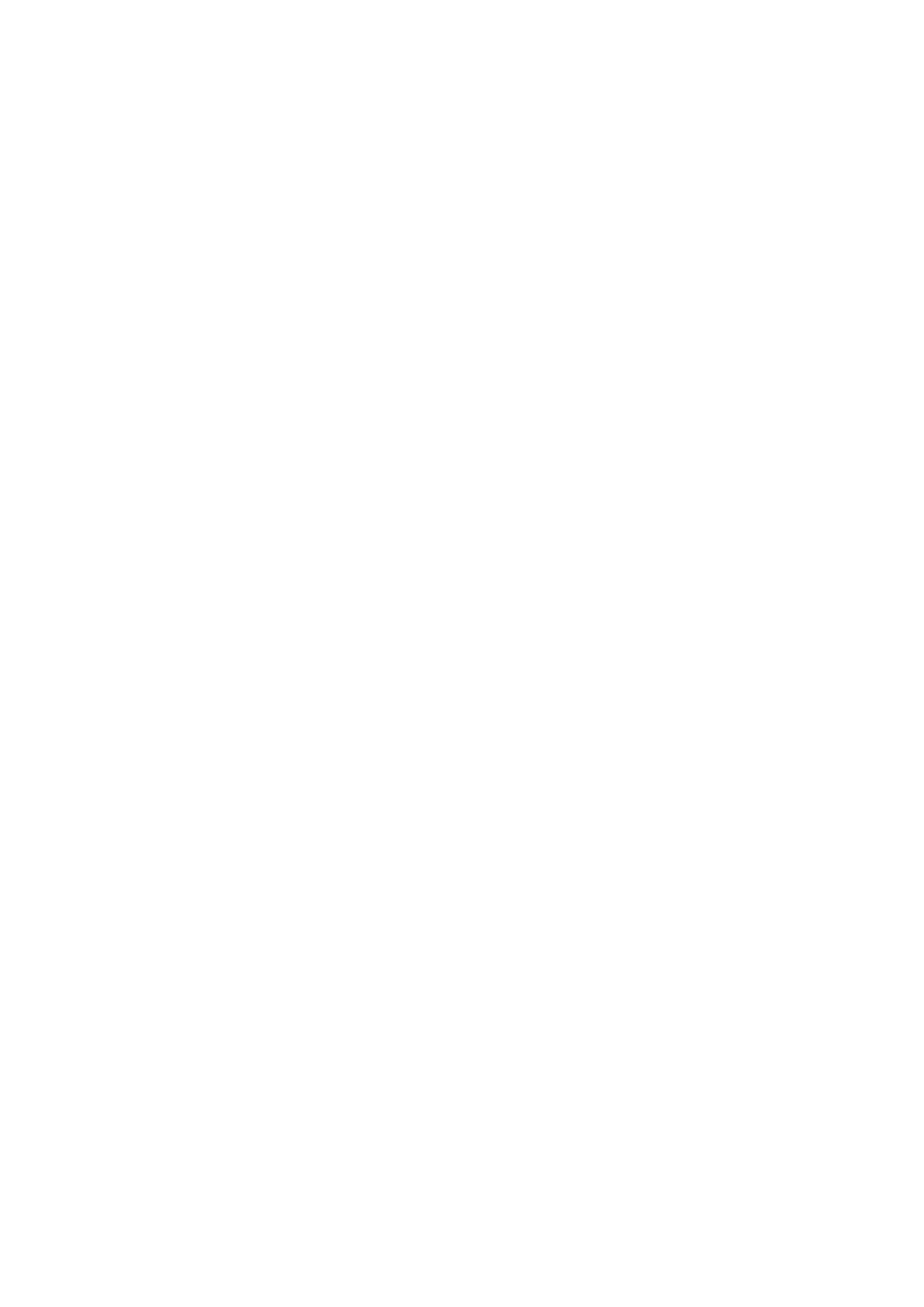employee safety performance of each unit; (iv) the achievement of record revenues in each of the services segments; (v) the achievement of record earnings by Brink's Home Security and Brink's, Incorporated; (vi) the increase in shareholder value as measured by the total market capitalization of the Company and (vii) the ratings provided for each business unit by the Chief Executive Officer. In evaluating the performance of each business segment and the Company as a whole, the Compensation Committee took into account as additional factors and criteria: pricing and market conditions affecting each business unit; the effect of the world economy on such businesses; comparative performance of the Company's competitors; productivity and cost containment measures successfully carried out; progress of management development and employee relations efforts; and the quality of strategic planning and communications with external constituencies.

 The Compensation Committee's evaluation of the CEO's and the other executive officers' performance was based not only on the measures of the Company's performance and the other factors and criteria described above but also on the Compensation Committee's good faith business judgement of their performance as it related to results in 1997 and the long-term positioning of the Company. The Compensation Committee did not attach specific weights to the foregoing factors, but in general the Committee attached more significance to earnings results than the other factors.

 In 1997 the Compensation Committee made stock option grants to the executive officers of the Company totaling 103,000 shares of Brink's Stock, 165,000 shares of Burlington Stock and 36,500 shares of Minerals Stock. The Compensation Committee's intent in making these grants is to raise the level of executive stock ownership and to further align the interests of management and shareholders. Because the 1997 stock options were granted with exercise prices equal to 100% of market value on the date of grant, executive officers will benefit from such stock option grants only to the extent the stock price of the applicable class of Company Common Stock appreciates above the exercise price at the time such options become exercisable. In addition, since such options generally 'vest' only after a period of three years from the date of grant, they enhance the ability of the Company to retain executive officers while encouraging such officers to take a longer term view in their decisions impacting the Company. Stock options, therefore, tie the compensation of executive officers directly to the long-term performance of the Company.

 The Compensation Committee believes that reasonable severance and post-takeover employment arrangements are often an essential aspect of the terms of employment of executive officers. The Compensation Committee also recognizes the importance to the Company of retaining its executive officers during and after the disruption typically provoked by a takeover offer (whether or not ultimately successful). The Company is party to a 'change in control' employment agreement and a severance agreement or employment agreement with each of its executive officers, and the Compensation Committee is firmly of the view that the Company and its shareholders have benefitted from the relatively modest protection which such agreements afford to its executive officers. The Compensation Committee believes that these employment agreements provide reasonable compensation arrangements and give the Company a high degree of management stability during a period of economic change.

 Internal Revenue Code Section 162(m)(1) which disallows a tax deduction for any publicly held corporation for remuneration exceeding \$1 million in any taxable year for chief executive officers and certain other executive officers, except for remuneration paid under qualifying 'performance based' plans. In 1995 the Company's shareholders approved amendments to the Company's 1988 Stock Option Plan which qualify the grant of options under such plan under Section 162(m). The Compensation Committee will continue to evaluate the impact of the Section 162(m)(1) limitations on an ongoing basis in light of final regulations and future events with an objective of achieving deductibility to the extent appropriate.

> Roger G. Ackerman, Chairman James R. Barker Adam H. Zimmerman

12 and 12 and 12 and 12 and 12 and 12 and 12 and 12 and 12 and 12 and 12 and 12 and 12 and 12 and 12 and 12 an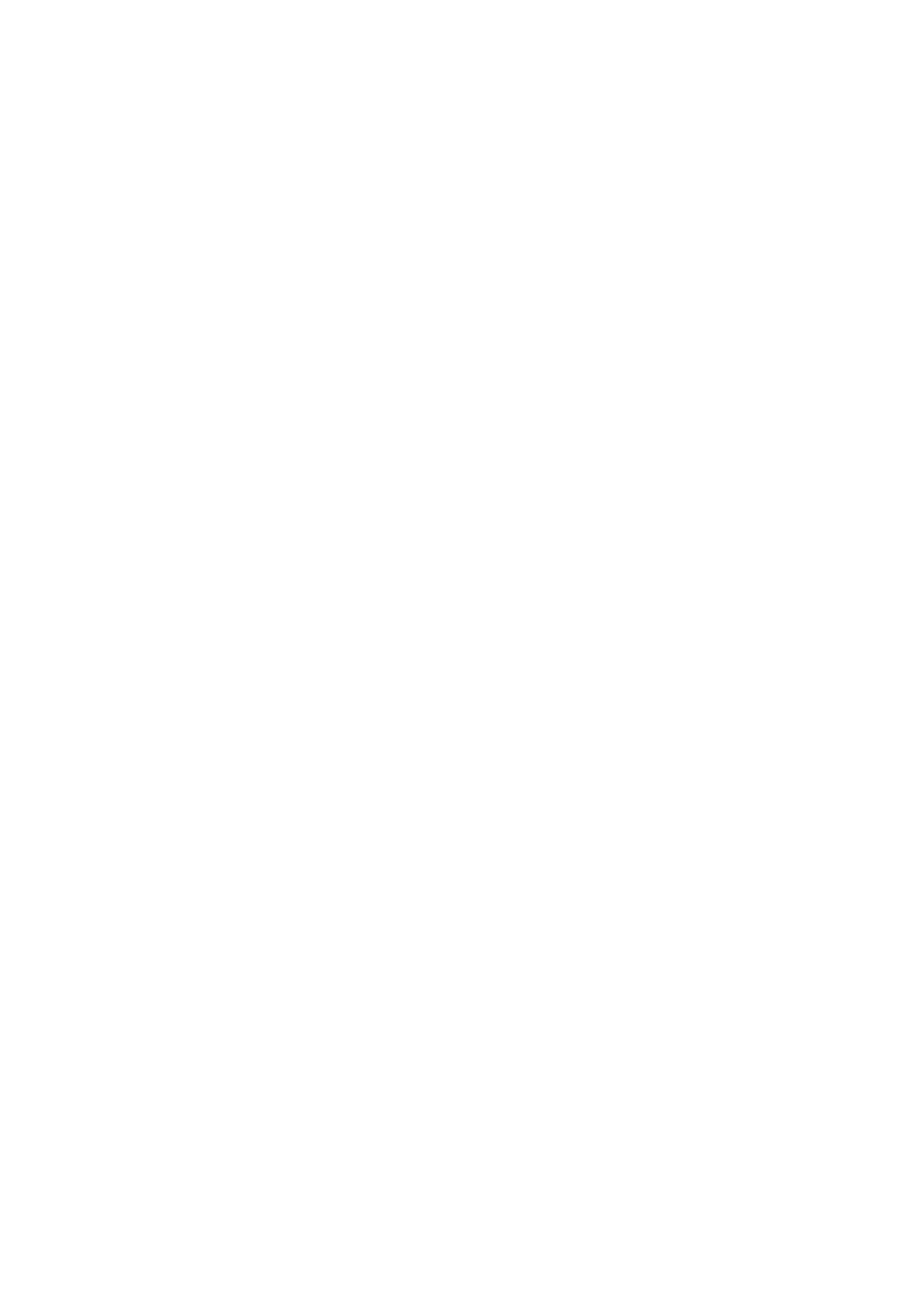## PERFORMANCE GRAPHS

 The following graphs show a five-year comparison of cumulative total returns for each class of Company Common Stock outstanding since December 31, 1992, through December 31, 1997, the Standard & Poor's ('S&P') 500 Index, the S&P Transportation Index, an index of peer services companies (the 'Services Peer Index') selected by the Company, an index of peer freight transportation companies (the 'Burlington Peer Index') selected by the Company, an index of peer security companies (the 'Brink's Peer Index') selected by the Company, an index of peer minerals companies (the 'Minerals Peer Index') selected by the Company, and a composite index of peer companies (the 'Composite Peer Index') selected by the Company.

 COMPARISON OF FIVE-YEAR CUMULATIVE TOTAL RETURN AMONG THE PITTSTON COMPANY, THE S&P 500 INDEX AND THE COMPOSITE PEER INDEX(1) (FISCAL YEAR ENDING DECEMBER 31)

[PERFORMANCE GRAPH]

|                      | 12/31/92 | 7/6/93 | 12/31/93 | 12/31/94 | 12/31/95 |       | 1/3/96 12/31/96 | 12/31/97 |
|----------------------|----------|--------|----------|----------|----------|-------|-----------------|----------|
| Pittston Composite   | 100      | 123.8  | 232.4    | 215.9    | 237.9    | 240.5 | 280.4           | 386.5    |
| S&P 500 Index        | 100      | 102.7  | 109.8    | 111.3    | 153.1    | 154.6 | 188.8           | 252      |
| Composite Peer Index | 100      | 91.0   | 124.3    | 105.1    | 126.7    | 126.2 | 151.5           | 223      |

- ------------

(1) On July 26, 1993, the Company's shareholders approved a proposal under which the Company reclassified its former single class of common stock by redesignating it as Pittston Services Group Common Stock ('Services Stock') and distributing a second class of common stock designated as Pittston Minerals Group Common Stock on the basis of one-fifth of one share of Minerals Stock for each share of the Company's former common stock held by shareholders of record on July 26, 1993. On January 18, 1996, the Company's shareholders approved a proposal under which the Company reclassified its Services Stock by redesignating it as Pittston Brink's Group Common Stock and distributing a third class of common stock designated as Pittston Burlington Group Common Stock on the basis of one-half share of Burlington Stock for each share of the Company's former Services Stock held by shareholders of record on January 19, 1996. For the line designated as 'The Pittston Company' the graph depicts the cumulative return on \$100 invested in the Company's former single class of common stock from December 31, 1992, through July 5, 1993 (the last trading day prior to the commencement of trading in the Services Stock and the Minerals Stock). Since July 6, 1993 (the date of commencement of trading in the Services Stock and the Minerals Stock) and prior to January 3, 1996 (the date of commencement of trading in the Brink's Stock and the Burlington Stock) the graph depicts the cumulative return on a capitalization-weighted combination of Services Stock and Minerals Stock. Since January 3, 1996 the graph depicts the cumulative return on a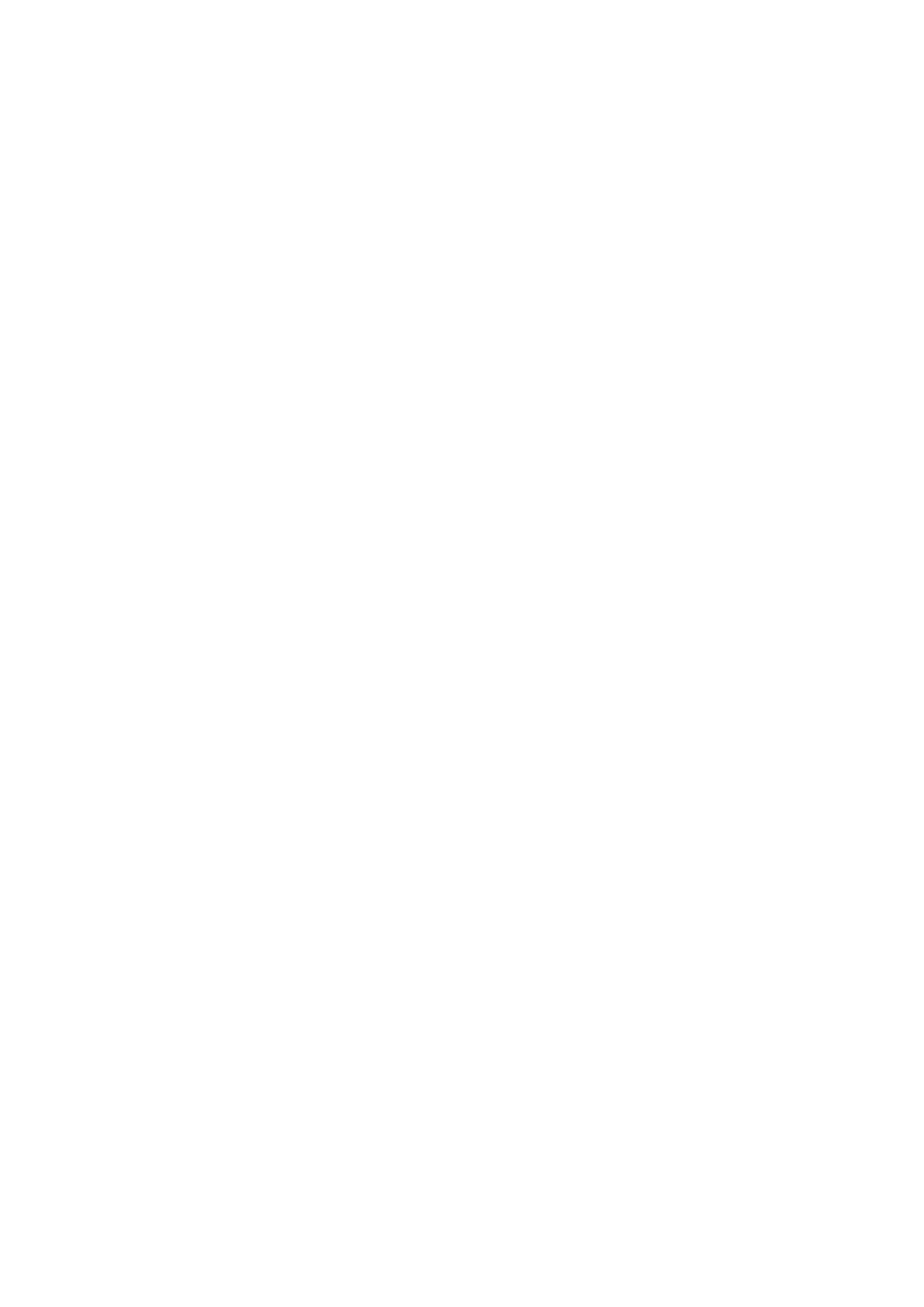capitalization-weighted combination of Brink's Stock, Burlington Stock and Minerals Stock. For the S&P 500 Index and the Composite Peer Index, cumulative returns are measured on an annual basis for the periods from December 31, 1992 through July 5, 1993, from July 6, 1993 through December 31, 1995, from January 1, 1996 through January 2, 1996 and from January 3, 1996 through December 31, 1997, with the value of each index set to \$100 on December 31, 1992. Total return assumes reinvestment of dividends. The returns of the component companies included in the Composite Peer Index are weighted according to such company's market capitalization at the beginning of each period. Companies in the Composite Peer Index are as follows: Airborne Freight Corp., Air Express International Corporation, Arch Coal Inc., Borg-Warner Security Corporation, Circle International Group Inc., Expeditors International Inc., Federal Express Corporation, Protection One Inc., Wackenhut Corporation (Class A) and Westmoreland Coal Company. In constructing the Composite Peer Index for 1997, the Company has eliminated ADT Limited and Ashland Coal Company because such companies were acquired by other companies during 1997.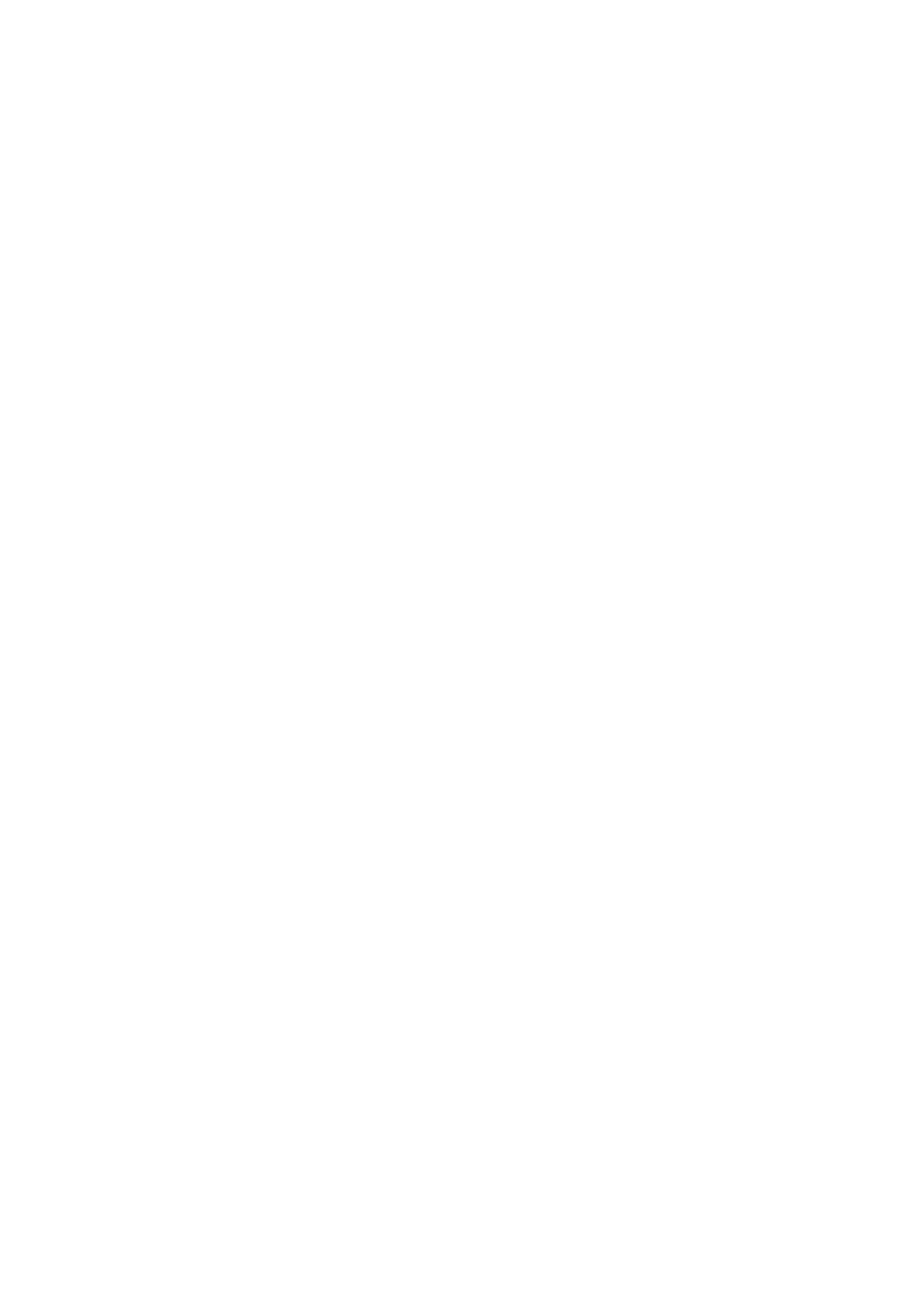# [PERFORMANCE GRAPH]

|                          | 7/6/93 | 12/31/93 | 12/31/94 | 12/31/95 | 1/3/96 | 12/31/96 | 12/31/97 |
|--------------------------|--------|----------|----------|----------|--------|----------|----------|
| Pittston Minerals Group  | 100    | 189.5    | 209.6    | 120.5    | 120.5  | 140.4    | 72.3     |
| Pittston Services Group  | 100    | 187.4    | 169.4    | 204.1    | 206.5  | 240.7    | 348.9    |
| S&P 500 Index            | 100    | 106.9    | 108.4    | 149.2    | 150.6  | 183.9    | 245.5    |
| S&P Transportation Index | 100    | 115.0    | 94.6     | 129.4    | 130.8  | 145.7    | 186.2    |
| Minerals Peer Index      | 100    | 118.9    | 117.1    | 84.2     | 85.1   | 107.8    | 108.2    |
| Services Peer Index      | 100    | 138.1    | 115.3    | 142.8    | 143.3  | 171.6    | 254.3    |

- ------------

(2) The graph depicts the cumulative return from July 6, 1993, the date of commencement of trading in the Services Stock and the Minerals Stock, through January 2, 1996, on \$100 invested in either Services Stock, Minerals Stock, the Services Peer Index, the Minerals Peer Index, the S&P 500 Index or the S&P Transportation Index. Since January 3, 1996 (the date of commencement of trading in Brink's Stock and Burlington Stock), for the line designated as 'Pittston Services,' the graph depicts the cumulative return on a capitalization-weighted combination of Brink's Stock and Burlington Stock. Total return assumes reinvestment of dividends. The Services Peer Index consists of a market capitalization-weighted combination of the common stocks of Airborne Freight Corp., Air Express International Corporation, Borg-Warner Security Corporation, Circle Group International Inc., Expeditors International Inc., Federal Express Corporation, Protection One Inc. and Wackenhut Corporation (Class A). In constructing the Services Peer Index for 1997, the Company has eliminated ADT Limited because that company was acquired by another company during 1997. The Minerals Peer Index consists of a market capitalization-weighted combination of the common stocks of Arch Coal Inc. and Westmoreland Coal Company. In constructing the Minerals Peer Index for 1997, the Company has eliminated Ashland Coal Company because that company was acquired by another company during 1997.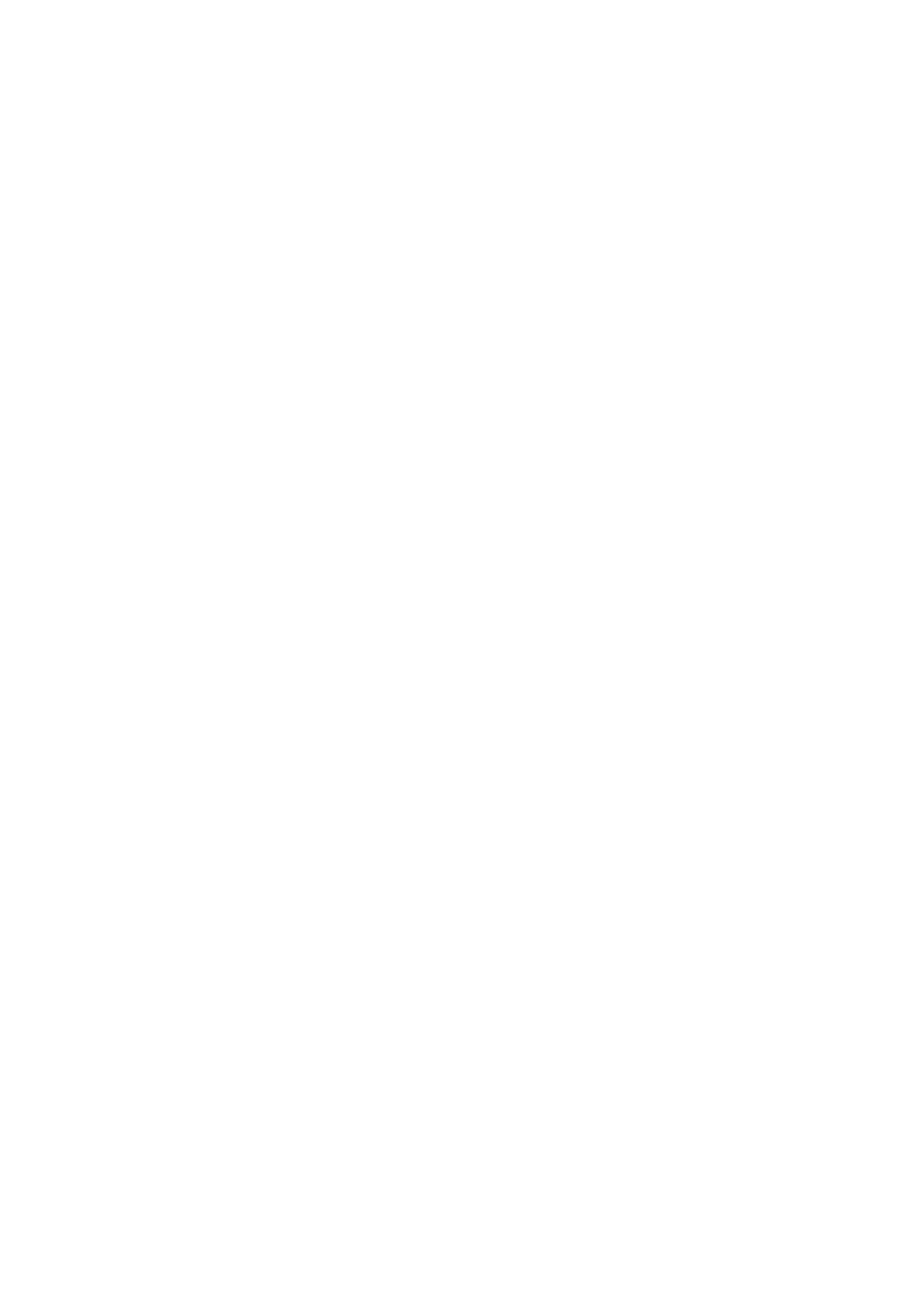# [PERFORMANCE GRAPH]

|                           | 01/03/96 | 12/31/96 | 12/31/97 |
|---------------------------|----------|----------|----------|
| Pittston Brink's Group    | 100      | 119.8    | 179.1    |
| Pittston Burlington Group | 100      | 108.0    | 143.2    |
| S&P 500 Index             | 100      | 122.1    | 163.1    |
| S&P Transportation Index  | 100      | 111.0    | 141.8    |
| Brink's Peer Index        | 100      | 91.0     | 151.7    |
| Burlington Peer Index     | 100      | 122.3    | 179.8    |

- ------------

(3) The graph depicts the cumulative return from January 3, 1996, the date of commencement of trading in the Brink's Stock and Burlington Stock, through December 31, 1997, on \$100 invested in either Brink's Stock, Burlington Stock, the Brink's Peer Index, the Burlington Peer Index, the S&P 500 Index or the S&P Transportation Index. Total return assumes reinvestment of dividends. The Brink's Peer Index consists of a market capitalization-weighted combination of the common stocks of Borg-Warner Security Corporation, Protection One Inc. and Wackenhut Corporation (Class A). In constructing the Brink's Peer Index for 1997, the Company has eliminated ADT Limited because that company was acquired by another company during 1997. The Burlington Peer Index consists of a market capitalization-weighted combination of the common stocks of Airborne Freight Corp., Air Express International Corporation, Circle International Group Inc., Expeditors International Inc. and Federal Express Corporation.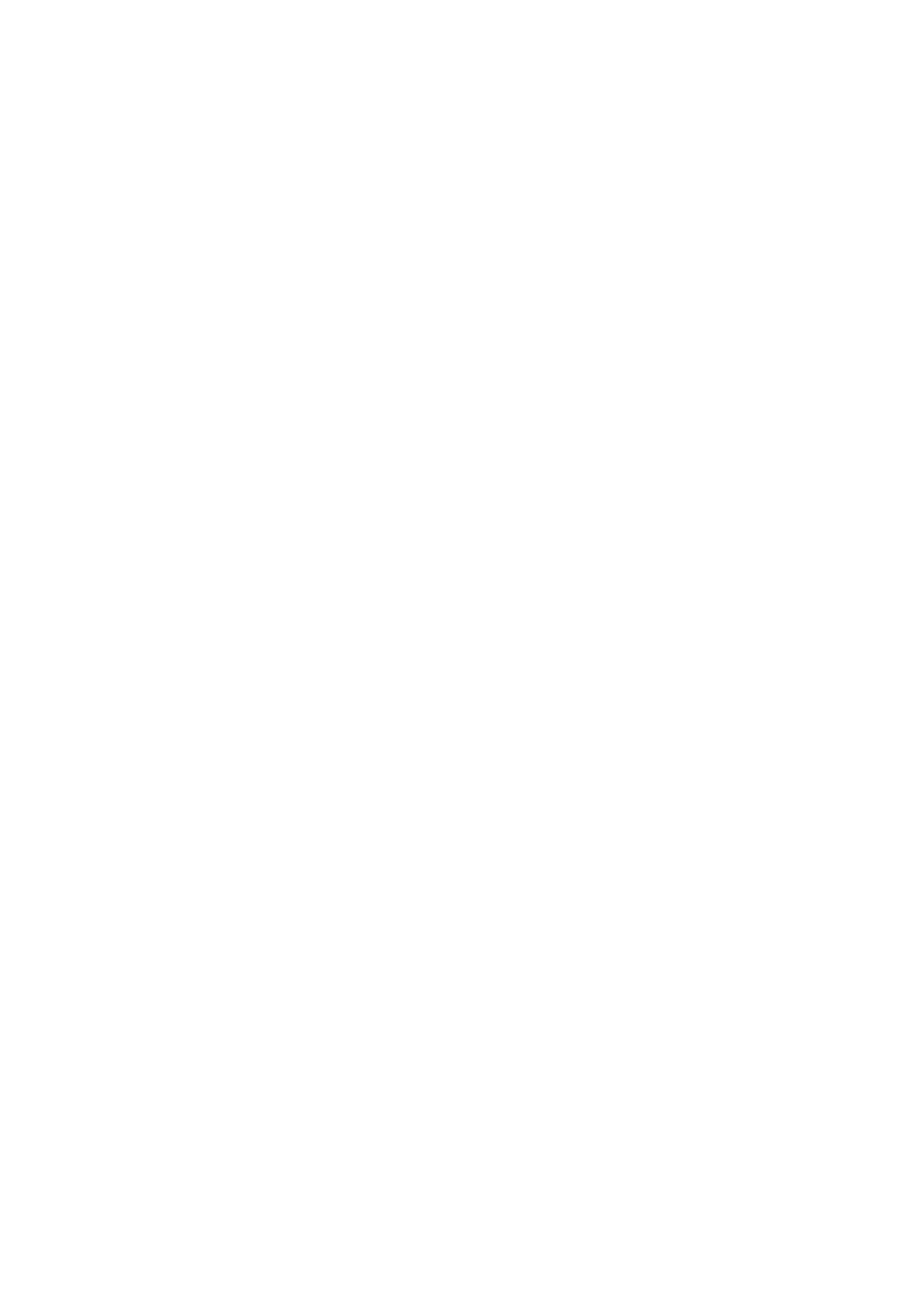## PROPOSALS OF THE BOARD

 The following proposals are expected to be presented to the meeting. With respect to Proposal Nos. 1 and 2, all shares of Brink's Stock, Burlington Stock and Minerals Stock will vote together as a single voting group. Holders of Brink's Stock will have one vote per share, holders of Burlington Stock will have .739 vote per share and holders of Minerals Stock will have .244 vote per share.

PROPOSAL NO. 1 -- ELECTION OF DIRECTORS: in order to be elected, nominees for director must receive a plurality of the votes cast by those present in person or represented by proxy at the meeting and entitled to vote thereon. Abstentions and shares held by a broker in 'street name' ('Broker Shares') that are not voted in the election of directors will not be included in determining the number of votes cast.

 PROPOSAL NO. 2 -- APPROVAL OF THE SELECTION OF INDEPENDENT PUBLIC ACCOUNTANTS: must receive more votes cast in favor of such proposal by holders of the shares present in person or represented by proxy at the meeting and entitled to vote thereon than votes cast in opposition to such proposal by such holders. Abstentions and Broker Shares that are not voted on Proposal No. 2 will not be counted in determining the number of votes cast.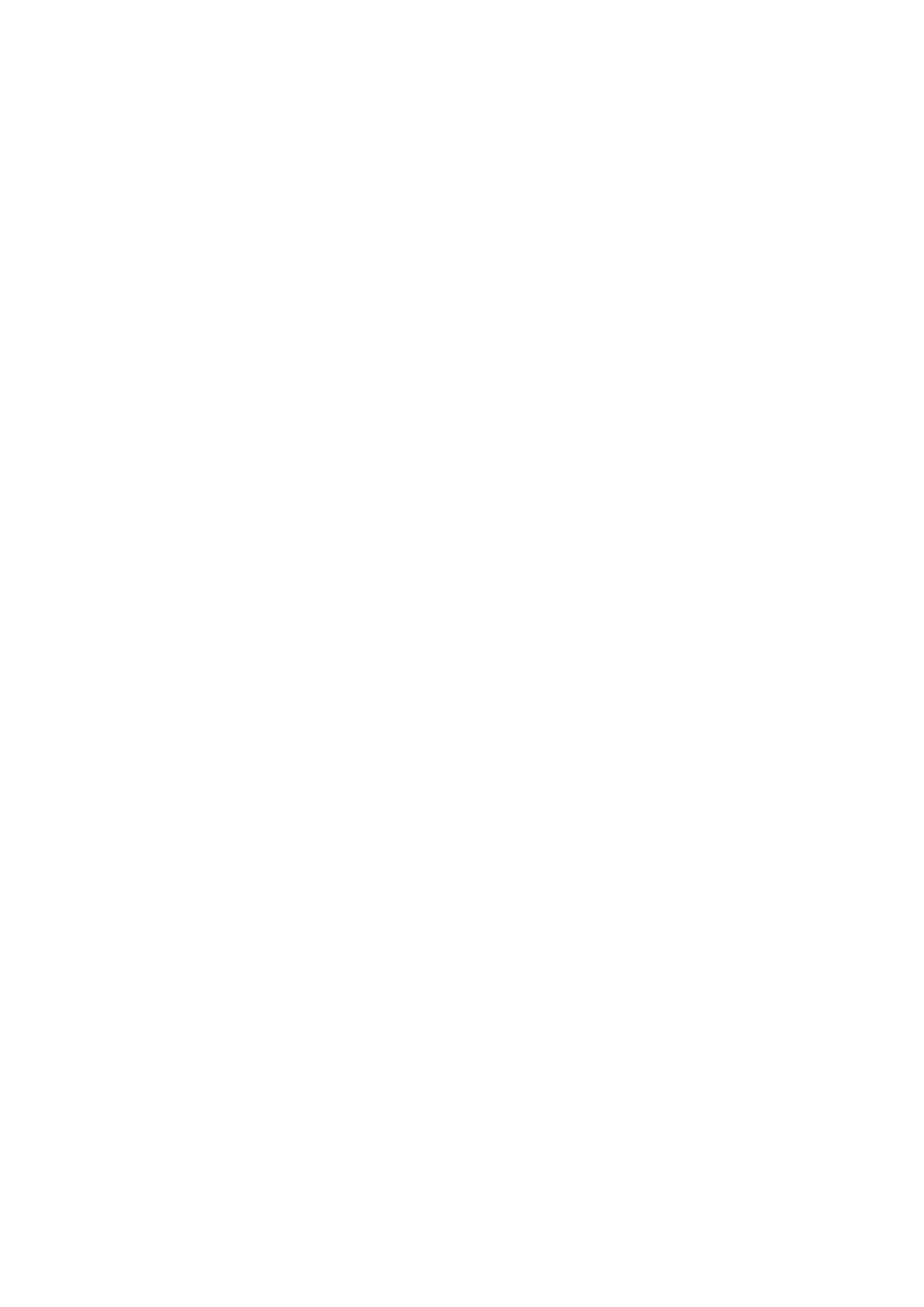In accordance with the Company's charter and bylaws, the Board of Directors is divided into three classes, with the term of office of one of the three classes of directors expiring each year and with each class being elected for a three-year term. Under the bylaws the number of directors that constitute the entire Board of Directors is ten.

 The nominees for election as directors for three-year terms expiring in 2001 are: James R. Barker, James L. Broadhead, Michael T. Dan and Ronald M. Gross. The nominee for election as director for a two-year term expiring in 2000 is Carl S. Sloane.

 The Board of Directors has no reason to believe that any of the nominees are not available or will not serve if elected. If any of them should become unavailable to serve as a director, full discretion is reserved to the persons named as proxies to vote for such other persons as may be properly nominated.

 Set forth below is information concerning the age, principal occupation and employment during the past five years, other directorships and positions with the Company of each nominee and director, and the year in which he first became a director of the Company.

### NOMINEES FOR ELECTION AS DIRECTORS FOR A THREE-YEAR TERM EXPIRING IN 2001

[Photo] JAMES R. BARKER, 62, is Chairman of the Board of the Company and has served in that capacity since February 1998. He is also Chairman of The Interlake Steamship Co. He is also Vice Chairman of Mormac Marine Group, Inc. and Moran Towing Corp. Mr. Barker was formerly Chairman of the Board of Global Self Unloaders Inc. and Moore McCormack Resources, Inc., and Chairman of that company's operating subsidiaries since April 1979. He was also Chief Executive Officer of Moore McCormack Resources, Inc., from 1971 to January 1987. In 1969 Mr. Barker co-founded a management consulting firm, Temple, Barker & Sloane, Inc., and served in the capacity of Executive Vice President. Mr. Barker is a director of Eastern Enterprises and GTE Corporation. He is a member of the Board of Trustees of Stamford Hospital and a member of the Business Advisory Committee of the Transportation Center at Northwest ern University and the Board of Visitors of Columbia University. Mr. Barker has been a director of the Company since July 1993, and is Chairman of the Executive Committee and a member of the Audit and Ethics Committee and the Compensation and Benefit Committee. His current term as a director of the Company expires in 1998.

[Photo] JAMES L. BROADHEAD, 62, is Chairman and Chief Executive Officer of FPL Group, Inc., a public utility holding company. From 1989 to 1990 he served as President and Chief Executive Officer of FPL Group, Inc., and from 1984 to 1988 he served GTE Corporation, a telecommunications company, in various executive capacities, including President of GTE's Telephone Operating Group. He is a director of FPL Group, Inc. and its subsidiary, Florida Power & Light Company, and Delta Air Lines, Inc. Mr. Broadhead has been a director of the Company since 1983 and is Chairman of the Pension Committee and a member of the Executive Committee and the Nominating Committee. His current term as a director of the Company expires in 1998.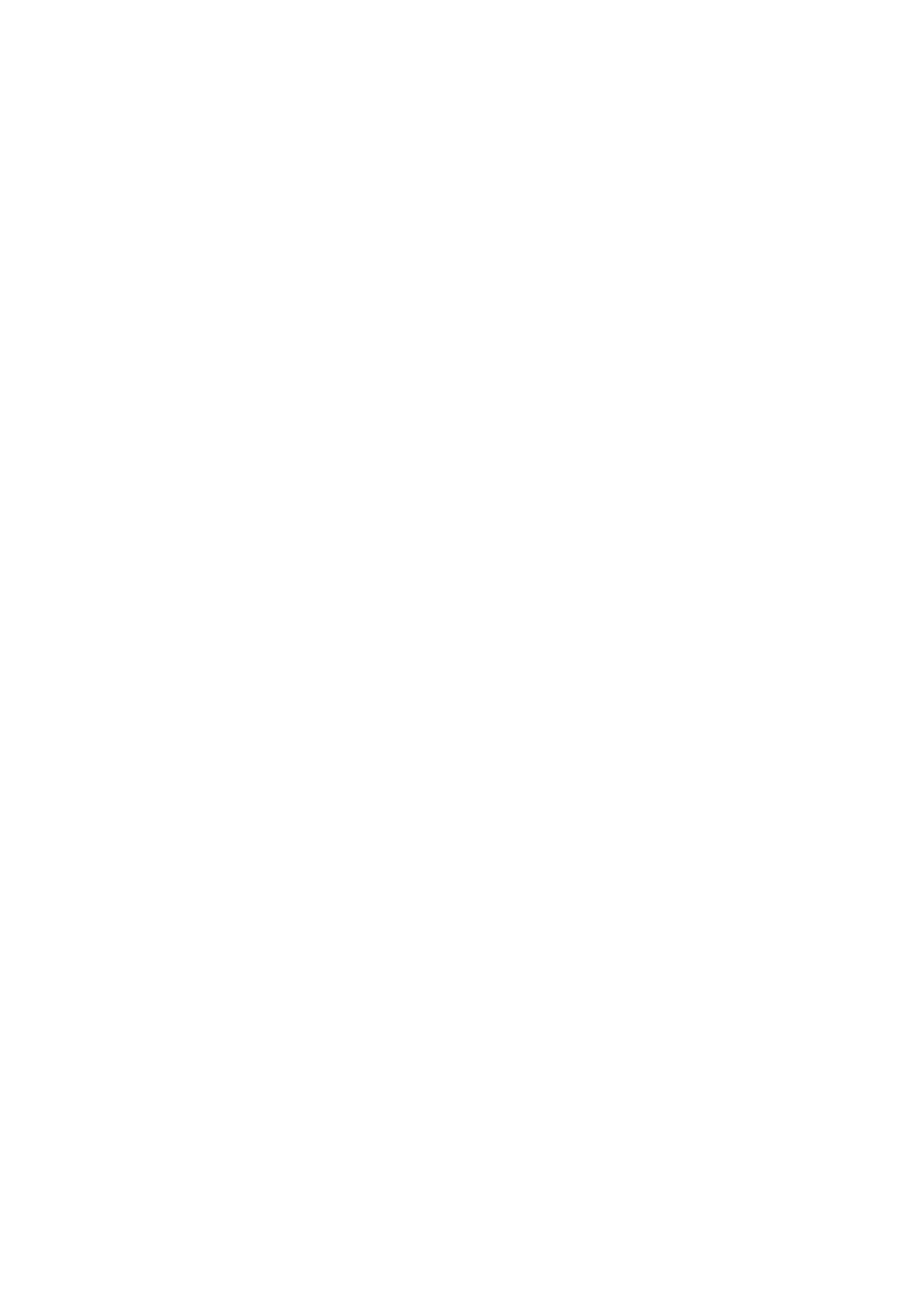[Photo]

- MICHAEL T. DAN, 47, was elected by the Board of Directors as President and Chief Executive Officer and a director of Company in February 1998. Prior to his election, Mr. Dan served as President and Chief Executive Officer of Brink's Holding Company, Inc. since 1995 and President and Chief Executive Officer of Brink's, Incorporated since 1993. Mr. Dan is a member of the Executive Committee. His term as a director of the Company expires in 1998.
- [Photo] RONALD M. GROSS, 64, is Chairman and Chief Executive Officer of Rayonier Inc., a global supplier of specialty pulps, timber and wood products. Mr. Gross was President and Chief Operating Officer from 1978, when he joined Rayonier, until 1996. He became Chief Executive Officer in 1981 and Chairman in 1984. He is a director of Rayonier Inc. and Lukens Inc. Mr. Gross is a member of the Board of Directors of Fundacion Chile, the American Forest and Paper Association and a former member of the Investment Policy Advisory Committee of the United States Trade Representative. Mr. Gross has been a director of the Company since 1995 and is Chairman of the Audit and Ethics Committee, and a member of the Executive Committee and the Pension Committee. His current term as a director of the Company expires in 1998.

## NOMINEE FOR ELECTION AS DIRECTOR FOR A TWO-YEAR TERM EXPIRING IN 2000

[Photo] CARL S. SLOANE, 61, is the Ernest L. Arbuckle Professor of Business Administration at Harvard University, Graduate School of Business Administration. Prior to joining the Harvard faculty in 1991, Mr. Sloane spent thirty years in management consulting, the last twenty with the firm he co-founded, Temple, Barker & Sloane, Inc., and its successor firm, Mercer Management Consulting, where he served as Chairman and Chief Executive Officer. He is a director of Rayonier Inc., Ionics, Inc. and Sapient Corporation.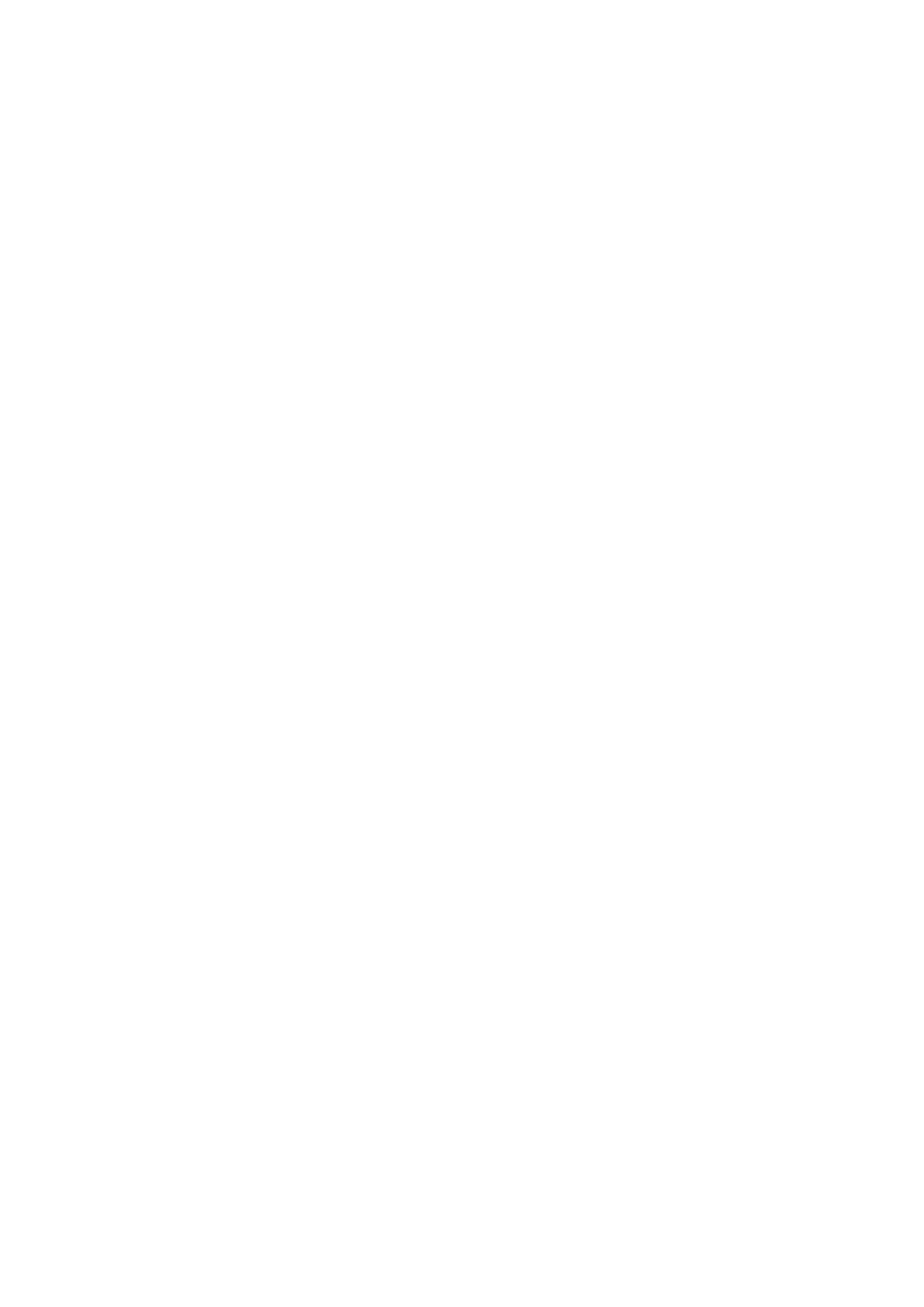# CONTINUING DIRECTORS

- [Photo] ROGER G. ACKERMAN, 59, is Chairman and Chief Executive Officer of Corning Incorporated, a company engaged in specialty glass, ceramics and communications and consumer products manufacturing. He has served Corning Incorporated in various engineering, sales and management capacities since 1962, including President and Chief Operating Officer from 1992 to April of 1996 and Group President, Specialty Materials Group, from 1985 to 1990. He is a director of Corning Incorporated, Corning International Corporation, Dow Corning Corporation and Massachusetts Mutual Life Insurance Company. Mr. Ackerman has been a director of the Company since 1991 and is Chairman of the Compensation and Benefits Committee and a member of the Executive Committee and the Finance Committee. He is also a Trustee of the Rutgers University Foundation. His current term as a director of the Company expires in 2000.
- [Photo] WILLIAM F. CRAIG, 66, is a private investor. He served as Chairman of New Dartmouth Bank from 1991 to 1994 and served as Chief Executive Officer of New Dartmouth Bank from 1991 to 1992. From 1976 until his retirement in 1989, he served Shawmut Bank, N.A., and its parent, Shawmut Corporation, a bank holding company, in various executive capacities, including Vice Chairman. Mr. Craig has been a director of the Company since 1974 and is Chairman of the Nominating Committee and a member of the Executive Committee and the Audit and Ethics Committee. His current term as a director of the Company expires in 1999.
- [Photo] CHARLES F. HAYWOOD, 70, is National City Bank Professor of Finance at the University of Kentucky. Until 1994 Dr. Haywood was Director and Chief Economist, Center for Business and Economic Research, and First Kentucky National Professor of Finance, College of Business and Economics, University of Kentucky. Dr. Haywood is also a consultant in the fields of economics and financial analysis for financial, nonfinancial and government organizations. He is a director of Appalachi an Regional Healthcare, Inc. and the WWW Internet Fund, both in Lexington, Kentucky. Dr. Haywood has been a director of the Company since 1980 and is a member of the Executive Committee, the Finance Committee and the Pension Committee. His current term as a director of the Company expires in  $1999.$

е процесс в политика в село в 1920 године в 1920 године в 1920 године в 1920 године в 1920 године в 1920 годин<br>В 1920 године в 1920 године в 1920 године в 1920 године в 1920 године в 1920 године в 1920 године в 1920 годин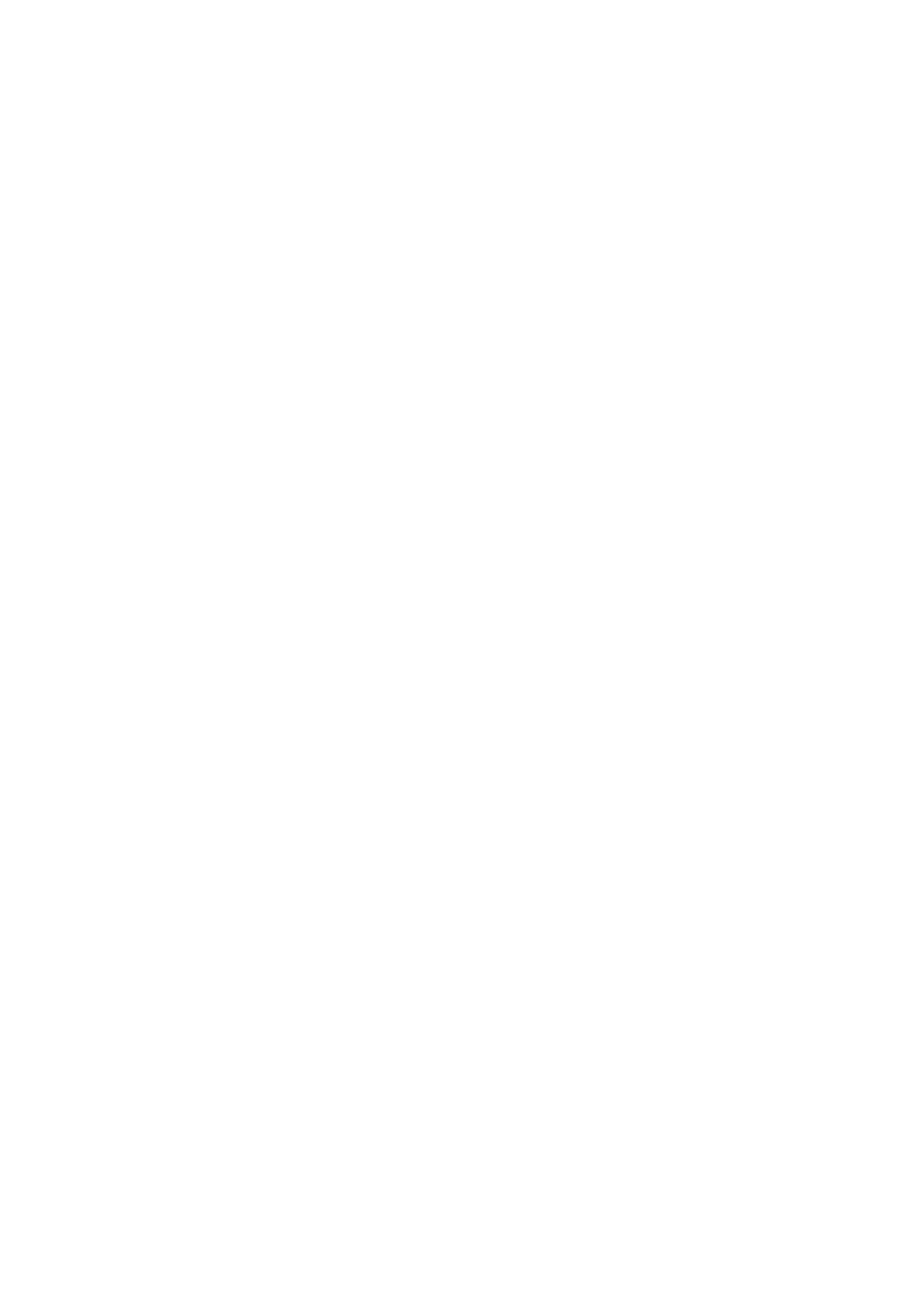[Photo]

- [Photo] ROBERT H. SPILMAN, 70, retired as Chairman and Chief Executive Officer of Bassett Furniture Industries, Inc. in June 1997. He is Chairman of the Board and a director of Jefferson-Pilot Corporation and its subsidiary, Jefferson-Pilot Life Insurance Company, and is a director of Dominion Resources, Inc. and Aeroquip-Vickers Corporation. Mr. Spilman has been a director of the Company since 1987 and is Chairman of the Finance Committee and a member of the Executive Committee and the Nominating Committee. His current term as a director of the Company expires in 2000.
- [Photo] ADAM H. ZIMMERMAN, 71, retired as Chairman of the Board of Noranda Forest Inc. in 1993 and as Vice Chairman of its parent, Noranda Inc., a natural resource company, in 1992. From 1958 until retirement, Mr. Zimmerman served Noranda Inc. in various executive capacities, including President and Chief Operating Officer from 1982 to 1987. From 1993 to 1994 Mr. Zimmerman was Chairman of the Board and a director of Confederation Life Insurance Company. He is a director of Battery Technologies Inc., Economic Investment Trust Limited, MacMillan Bloedel Limited, Normerica Building Systems Inc. and The Toronto-Dominion Bank. Mr. Zimmerman has been a director of the Company since 1987 and is a member of the Executive Committee, the Audit and Ethics Committee and the Compensation and Benefits Committee. His current term as a director of the Company expires in 1999.

## RECOMMENDATION OF THE BOARD

 THE BOARD RECOMMENDS THAT THE SHAREHOLDERS VOTE FOR ALL NOMINEES FOR ELECTION AS DIRECTORS.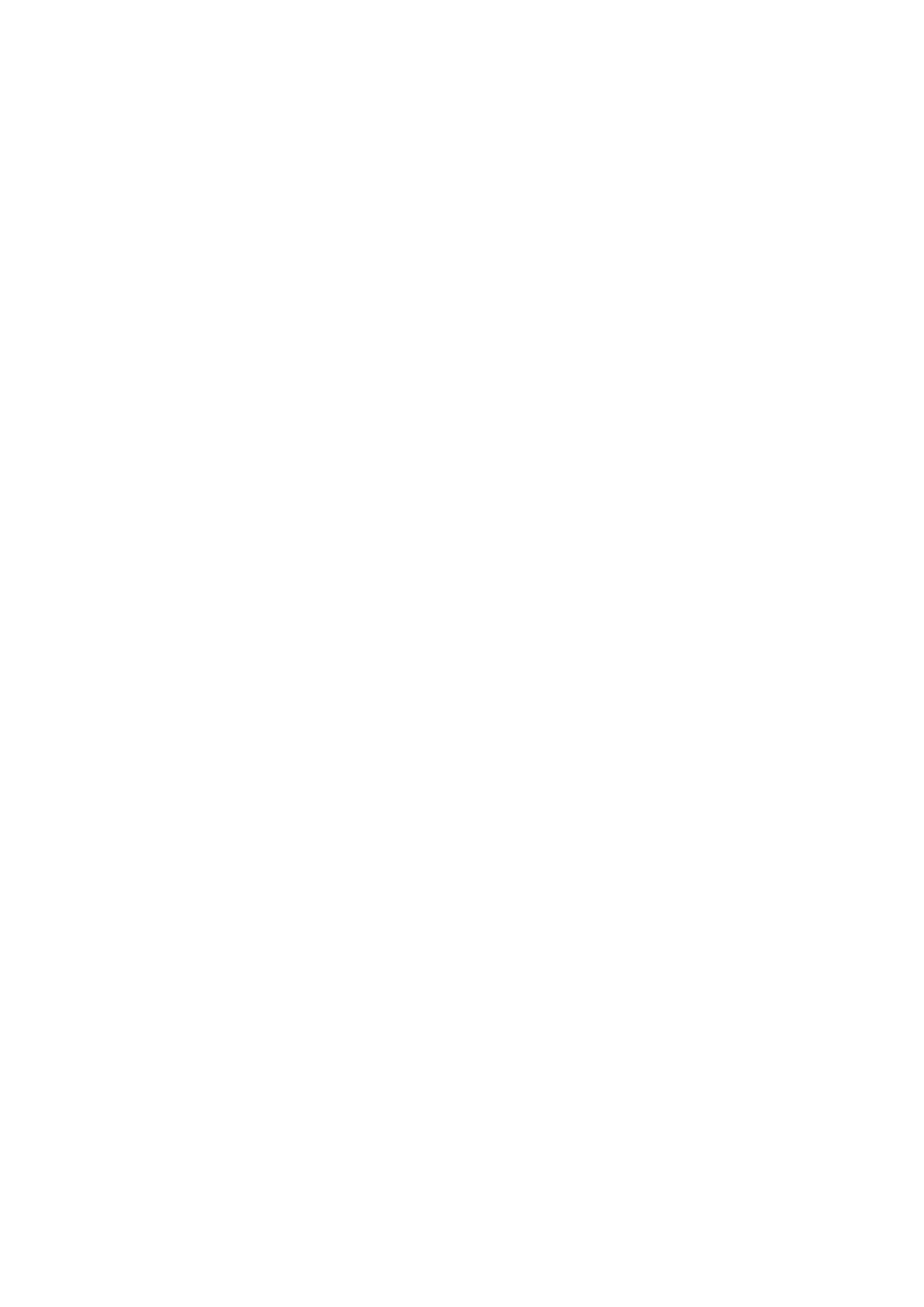Based in part on information furnished by each nominee, director and executive officer named in the Summary Compensation Table, the number of shares of each of the three classes of Company Common Stock beneficially owned by them at January 31, 1998, was as follows:

NAME OF INDIVIDUAL<br>OR IDENTITY OF GROUP CONTROL ON THE SENERGE BENEFICIALLY OWNED(a BENEFICIALLY OWNED(a)(b) - ----------------------------------------------------- ----------------------------- R. G. Ackerman....................................... Brink's Stock 13,110(c) Burlington Stock 13,781(c)<br>Minerals Stock 4,147(c) Minerals Stock  $4,147(c)$ <br>Brink's Stock  $13,186(c)$ James R. Barker...................................... Brink's Stock 13,186(c) Burlington Stock 13,846(c)<br>Minerals Stock 4,218(c) Minerals Stock  $\begin{array}{ccc} 4,218(c) \\ - & 4,206(c) \end{array}$ J. L. Broadhead...................................... Brink's Stock 6,406(c) Burlington Stock  $5,311(c)$ <br>Minerals Stock  $4,440(c)$ Minerals Stock  $4,440(c)$ <br>Brink's Stock  $13,764(c)$ W. F. Craig.......................................... Brink's Stock 13,764(c) Burlington Stock  $14,377(c)$ <br>Minerals Stock  $4,736(c)$ Minerals Stock  $\begin{array}{cc} 4,736(c) \\ 4,736(c) \end{array}$  Brink's Stock 130,403(d)(e)(f) M. T. Dan............................................ Brink's Stock 130,403(d)(e)(f)  $B(8,081(d)(e)(f))$ <br>14,680(d)(e)(f) Minerals Stock  $14,680(d)(e)(f)$ <br>Brink's Stock  $220,207(d)(e)(f)$ J. C. Farrell........................................ Brink's Stock 220,207(d)(e)(f) Burlington Stock<br>Minerals Stock Minerals Stock  $122,182(d)(e)(f)$ <br>Brink's Stock  $11,283(c)$ R. M. Gross.......................................... Brink's Stock 11,283(c) Burlington Stock  $11,849(c)$ <br>Minerals Stock  $3,718(c)$ Minerals Stock<br>Brink's Stock J. B. Hartough....................................... Brink's Stock 38,662(d)(e)(f)(g) Brink's Stock 38, 662(d)(e)(f)(g)<br>Burlington Stock 40, 346(d)(e)(f)<br>Minerals Stock 18, 384(d)(e)(f) Minerals Stock 18,384(d)(e)(f)<br>Brink's Stock 3,981(c) C. F. Haywood........................................ Brink's Stock 3,981(c) Burlington Stock 2,804(c)<br>Minerals Stock 4,484(c) Minerals Stock  $4,484(c)$ <br>Brink's Stock  $47,713(d)(e)(f)$ F. T. Lennon......................................... Brink's Stock 47,713(d)(e)(f) Burlington Stock  $46,867(d)(e)(f)$ <br>Minerals Stock  $19.458(d)(e)(f)$ Minerals Stock  $19,458(d)(e)(f)$ <br>Brink's Stock  $54,503(d)(f)$ D. L. Marshall....................................... Brink's Stock 54,503(d)(f)  $61,767(d)(f)$ <br>12.967(d)(f) Minerals Stock  $12,967(d)(f)$ <br>Brink's Stock  $15,809(d)(f)(h)$ A. F. Reed........................................... Brink's Stock 15,809(d)(f)(h) Burlington Stock  $17,528(d)(f)(h)$ <br>Minerals Stock  $11,007(d)(f)(h)$ Minerals Stock  $11,007(d)(f)(h)$ <br>Brink's Stock  $34,633(d)(f)(i)$ G. R. Rogliano....................................... Brink's Stock 34,633(d)(f)(i) Burlington Stock  $32,798(d)(f)$ <br>Minerals Stock  $14,721(d)(f)$ Minerals Stock 14,721(d)<br>Brink's Stock --(j) C. S. Sloane......................................... Brink's Stock --(j) Burlington Stock --(j)<br>Minerals Stock --(j) Minerals Stock --(j) R. H. Spilman........................................ Brink's Stock 14,014(c) Burlington Stock 14,628(c)<br>Minerals Stock 5,013(c) Minerals Stock 5,013(c)<br>Brink's Stock 16,089(c) A. H. Zimmerman...................................... Brink's Stock 16,089(c) Burlington Stock 15,697(c)<br>Minerals Stock 5,484(c) Minerals Stock 16 nominees, directors and executive officers as a group.............................................. Brink's Stock 633,763(k) Burlington Stock 601,391(k)<br>Minerals Stock 249,639(k) Minerals Stock

(a) Except as otherwise noted, the named individuals have sole voting and investment power with respect to such shares of each class of Company Common Stock. None of such individuals beneficially owns more than approximately 1% of any class of outstanding Company Common Stock. None of such individuals owns any of the Company's \$31.25 Series C Cumulative Convertible Preferred Stock or the depositary shares relating thereto.

(footnotes continued on next page)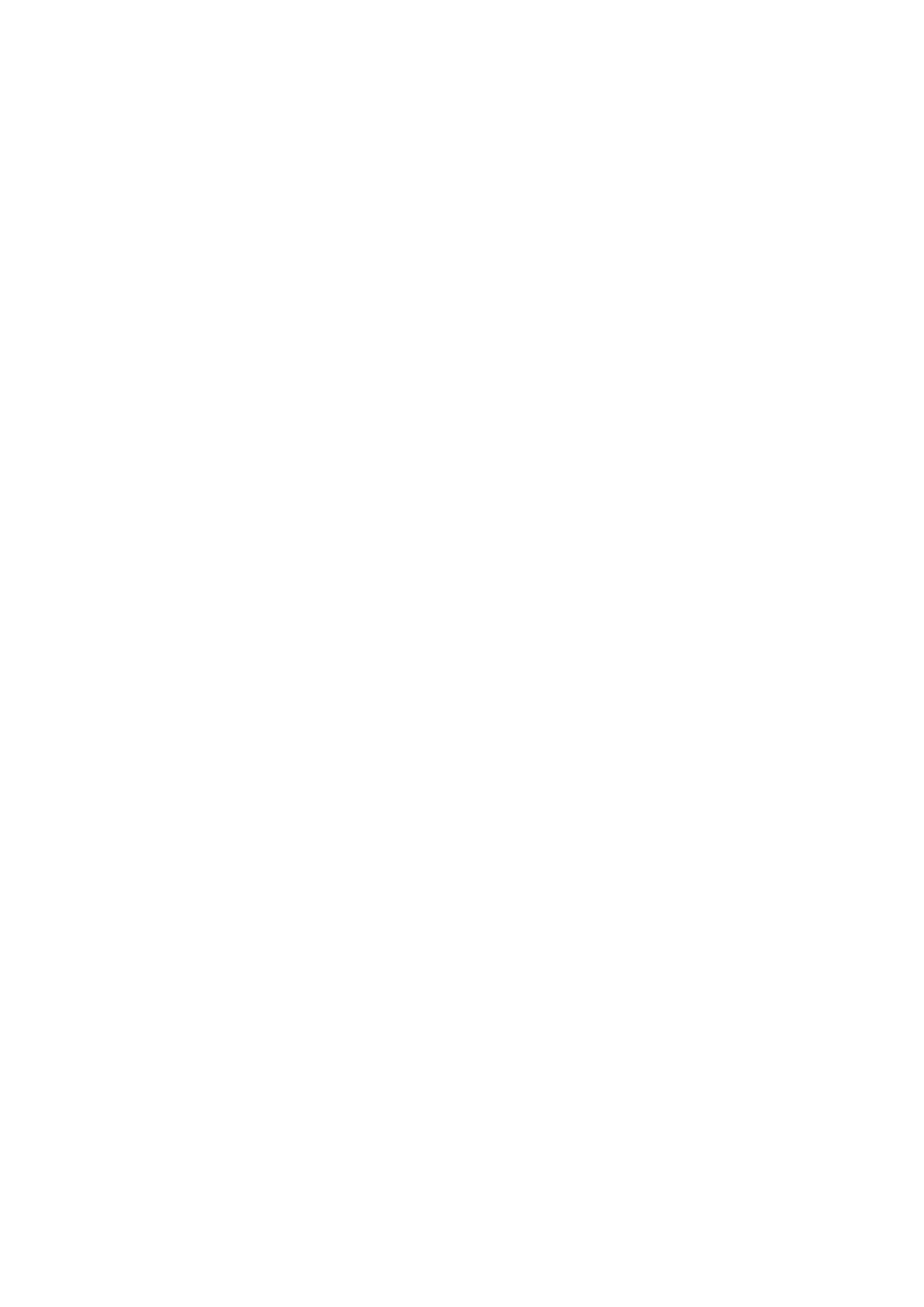# (footnotes continued from previous page)

(b) Includes shares of each class of Company Common Stock which could be acquired within 60 days after January 31, 1998, upon the exercise of options granted pursuant to the Company's stock option plans, as follows:

|                                                     | Brink's Stock    | 11,109                |
|-----------------------------------------------------|------------------|-----------------------|
|                                                     | Burlington Stock | 12,391                |
|                                                     | Minerals Stock   | 3,000                 |
|                                                     | Brink's Stock    | 11, 110               |
|                                                     | Burlington Stock | 12,387                |
|                                                     | Minerals Stock   | 3,000                 |
|                                                     | Brink's Stock    | 4,102                 |
|                                                     | Burlington Stock | 3,628                 |
|                                                     | Minerals Stock   | 3,000                 |
|                                                     | Brink's Stock    | 110, 315              |
|                                                     | Burlington Stock | - 0                   |
|                                                     | Minerals Stock   | $\boldsymbol{\Theta}$ |
| $Mr. Farrell$                                       | Brink's Stock    | 172,925               |
|                                                     | Burlington Stock | 194,345               |
|                                                     | Minerals Stock   | 85,360                |
|                                                     | Brink's Stock    | 9,707                 |
|                                                     | Burlington Stock | 10,640                |
|                                                     | Minerals Stock   | 2,600                 |
|                                                     | Brink's Stock    | 26,978                |
|                                                     | Burlington Stock | 33,737                |
|                                                     | Minerals Stock   | 10,500                |
|                                                     | Brink's Stock    | 1,000                 |
|                                                     | Burlington Stock | 500                   |
|                                                     | Minerals Stock   | 2,400                 |
|                                                     | Brink's Stock    | 29,080                |
|                                                     | Burlington Stock | 36,366                |
|                                                     | Minerals Stock   | 12,500                |
|                                                     | Brink's Stock    | 44,671                |
|                                                     | Burlington Stock | 55,868                |
|                                                     | Minerals Stock   | 12,000                |
| $Mr. \text{ Reed}$                                  | Brink's Stock    | 8,783                 |
|                                                     | Burlington Stock | 13,099                |
|                                                     | Minerals Stock   | 3,000                 |
|                                                     | Brink's Stock    | 19,795                |
|                                                     | Burlington Stock | 24,757                |
|                                                     | Minerals Stock   | 7,750                 |
| Each of Messrs. Craig, Spilman and Zimmerman        | Brink's Stock    | 11,108                |
|                                                     | Burlington Stock | 12,393                |
|                                                     | Minerals Stock   | 3,000                 |
| All nominees, directors and executive officers as a |                  |                       |
|                                                     | Brink's Stock    | 482,899               |
|                                                     | Burlington Stock | 434,897               |
|                                                     | Minerals Stock   | 154,110               |

(c) Includes Units representing shares of the applicable class of Company Common Stock, rounded to the nearest whole Unit, credited to each Director's account under the Company's Directors' Stock Accumulation Plan with respect to all fiscal years ended on or prior to January 31, 1998, as follows:

|  | Brink's Units    | 1,001 |
|--|------------------|-------|
|  | Burlington Units | 890   |
|  | Minerals Units   | 947   |
|  | Brink's Units    | 1,076 |
|  | Burlington Units | 959   |
|  | Minerals Units   | 1,018 |
|  | Brink's Units    | 1,304 |
|  | Burlington Units | 1,183 |
|  | Minerals Units   | 1,240 |
|  | Brink's Units    | 1,605 |
|  | Burlington Units | 1,459 |
|  | Minerals Units   | 1,526 |
|  | Brink's Units    | 1,076 |
|  | Burlington Units | 959   |
|  | Minerals Units   | 1,018 |
|  | Brink's Units    | 1,981 |
|  | Burlington Units | 1,804 |
|  | Minerals Units   | 1,884 |
|  | Brink's Units    | 1,906 |
|  | Burlington Units | 1,735 |
|  | Minerals Units   | 1,813 |
|  | Brink's Units    | 1,981 |
|  | Burlington Units | 1,804 |
|  | Minerals Units   | 1,884 |

(footnotes continued on next page)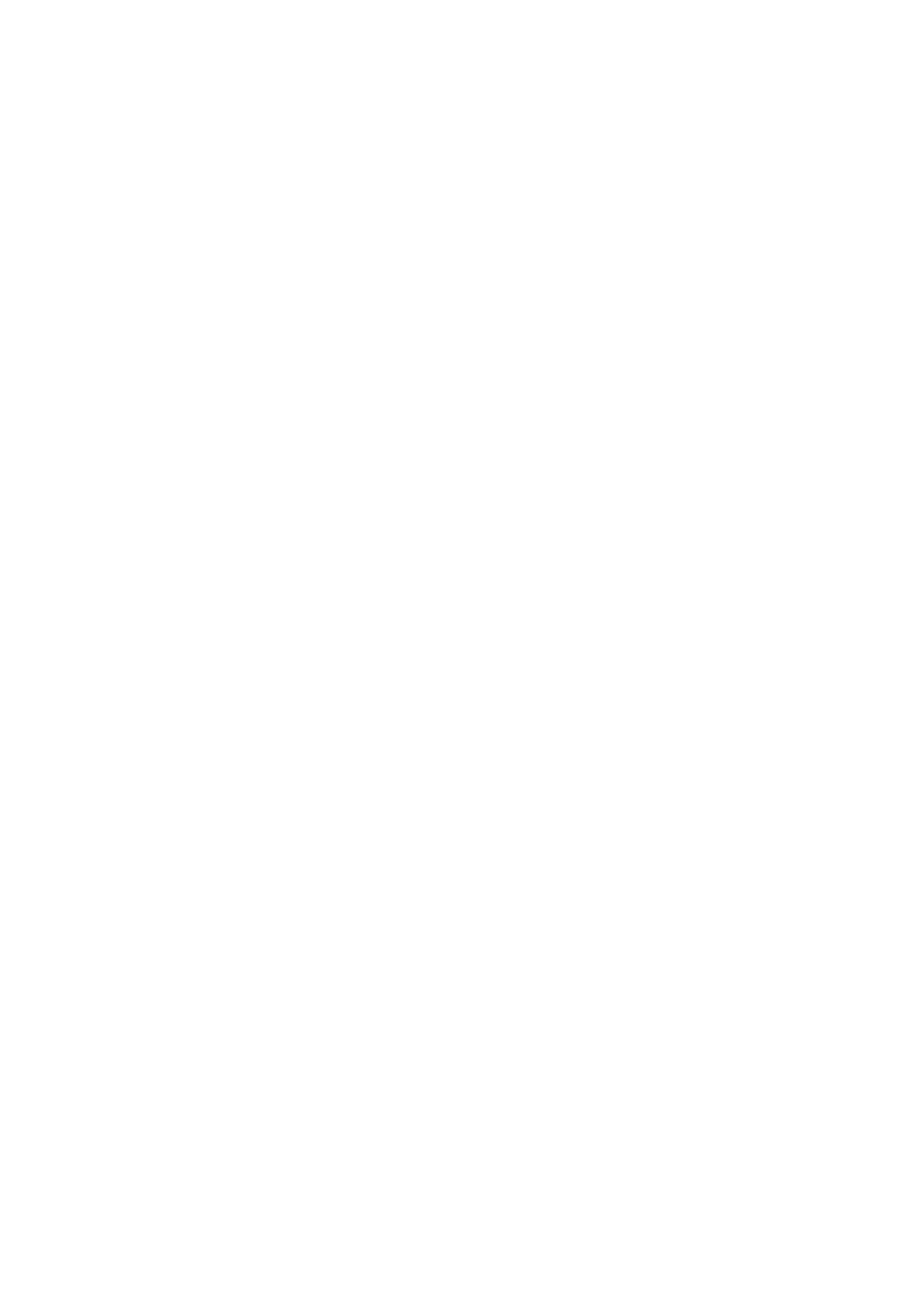(footnotes continued from previous page)

(d) Includes Units representing shares of the applicable class of Company Common Stock, rounded to the nearest whole Unit, credited to respective accounts under the Company's Key Employees' Deferred Compensation Program with respect to all fiscal years ended on or prior to January 31, 1998, as follows:

|  | Brink's Units<br>Burlington Units | 12,957<br>4,775  |
|--|-----------------------------------|------------------|
|  | Minerals Units<br>Brink's Units   | 12,056<br>41,931 |
|  | Burlington Units                  | 28,439           |
|  | Minerals Units                    | 35,254           |
|  |                                   |                  |
|  | Brink's Units                     | 7,153            |
|  | Burlington Units                  | 3,639            |
|  | Minerals Units                    | 7,121            |
|  | Brink's Units                     | 9,018            |
|  | Burlington Units                  | 5,496            |
|  | Minerals Units                    | 5,167            |
|  | Brink's Units                     | 7,085            |
|  | Burlington Units                  | 4,509            |
|  | Minerals Units                    | 795              |
|  | Brink's Units                     | 4,546            |
|  | Burlington Units                  | 3,171            |
|  | Minerals Units                    | 5,042            |
|  | Brink's Units                     | 9,870            |
|  | Burlington Units                  | 6,537            |
|  | Minerals Units                    | 6,203            |
|  |                                   |                  |

 Non-employee directors do not participate in the Company's Key Employees' Deferred Compensation Program.

(e) Includes shares of each class of Company Common Stock, rounded to the nearest whole share, held in nominee name under the Company's 1994 Employee Stock Purchase Plan at January 31, 1998, as follows:

|               | Brink's Stock    | 787   |
|---------------|------------------|-------|
|               | Burlington Stock | 409   |
|               | Minerals Stock   | 1,430 |
| $Mr. Farrell$ | Brink's Stock    | 458   |
|               | Burlington Stock | 599   |
|               | Minerals Stock   | 559   |
|               | Brink's Stock    | 1,198 |
|               | Burlington Stock | 1,534 |
|               | Minerals Stock   | 22    |
|               | Brink's Stock    | 267   |
|               | Burlington Stock | 214   |
|               | Minerals Stock   | 320   |

 Non-employee directors do not participate in the Company's 1994 Employee Stock Purchase Plan.

(f) Includes shares of each class of Company Common Stock, rounded to the nearest whole share, held by the trustee under the Company's Savings-Investment Plan at January 31, 1998, as follows:

|  | Brink's Stock    | 5,636 |
|--|------------------|-------|
|  | Burlington Stock | 2,543 |
|  | Minerals Stock   | 1,094 |
|  | Brink's Stock    | 893   |
|  | Burlington Stock | 429   |
|  | Minerals Stock   | 209   |
|  | Brink's Stock    | 2,833 |
|  | Burlington Stock | 1,436 |
|  | Minerals Stock   | 741   |
|  | Brink's Stock    | 5,392 |
|  | Burlington Stock | 2,731 |
|  | Minerals Stock   | 1,363 |
|  | Brink's Stock    | 605   |
|  | Burlington Stock | 319   |
|  | Minerals Stock   | 172   |
|  | Brink's Stock    | 1,972 |
|  | Burlington Stock | 1,002 |
|  | Minerals Stock   | 507   |
|  | Brink's Stock    | 2,968 |
|  | Burlington Stock | 1,504 |
|  | Minerals Stock   | 768   |

 Non-employee directors do not participate in the Company's Savings- Investment Plan.

(g) Includes 500 shares of Brink's Stock held by Mr. Hartough's daughter, for which he is custodian.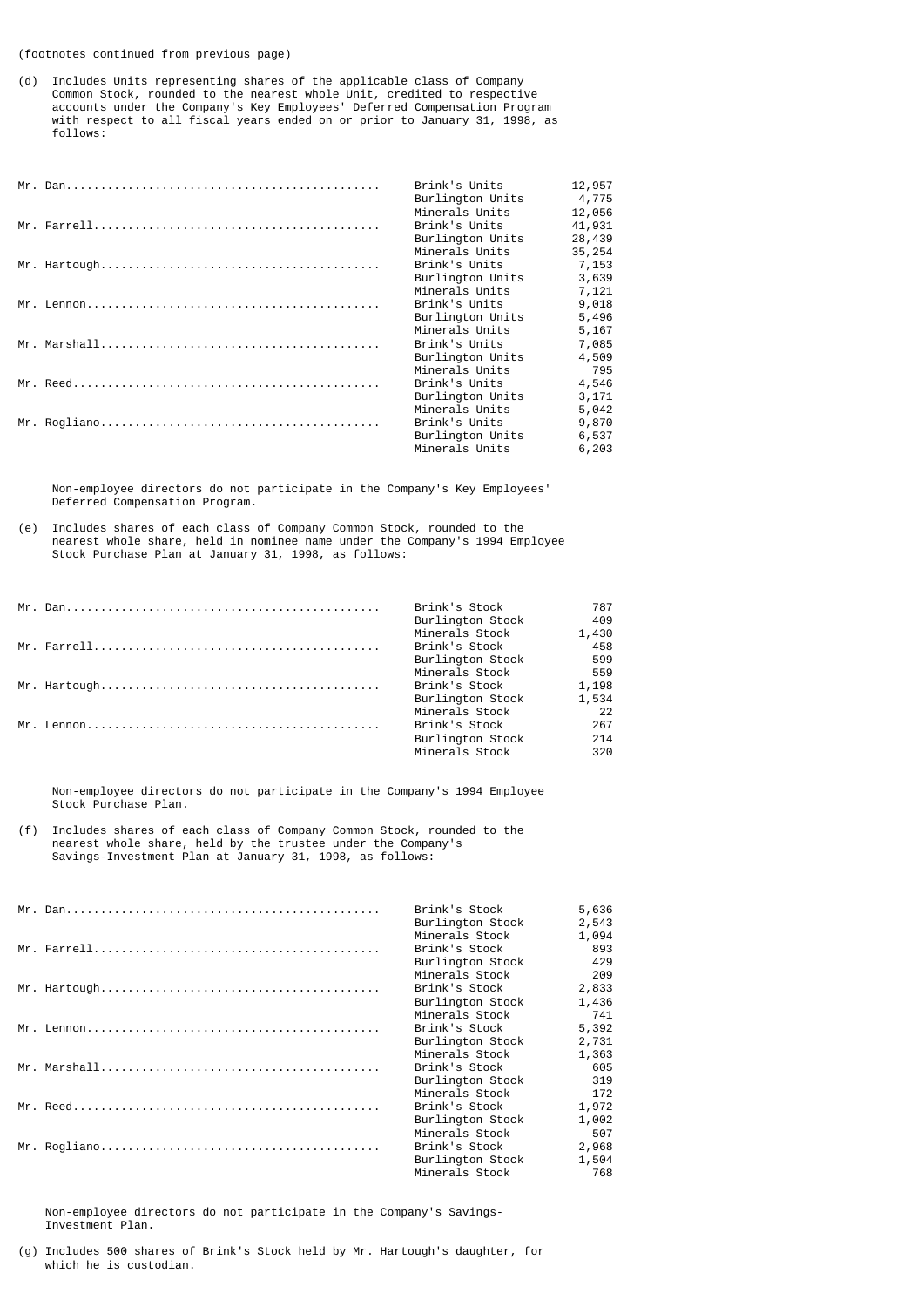- (h) Includes 500 shares of Brink's Stock and 1,250 shares of Minerals Stock held jointly by Mr. Reed with his son, 256 shares of Burlington Stock and 1,208 shares of Minerals Stock held jointly by Mr. Reed with his daughter, and 8 shares of Brink's Stock held jointly by Mr. Reed with his wife.
- (i) Mr. Rogliano shares voting power with his spouse with respect to 2,000 shares of Brink's Stock.
- (j) As of January 31, 1998, Mr. Sloane did not beneficially own any shares of Brink's Stock, Burlington Stock or Minerals Stock.
- (k) See notes (a) through (j) above. The total number represents approximately 1.54% of the outstanding Brink's Stock, 2.97% of the outstanding Burlington Stock and 2.97% of the outstanding Minerals Stock at January 31, 1998.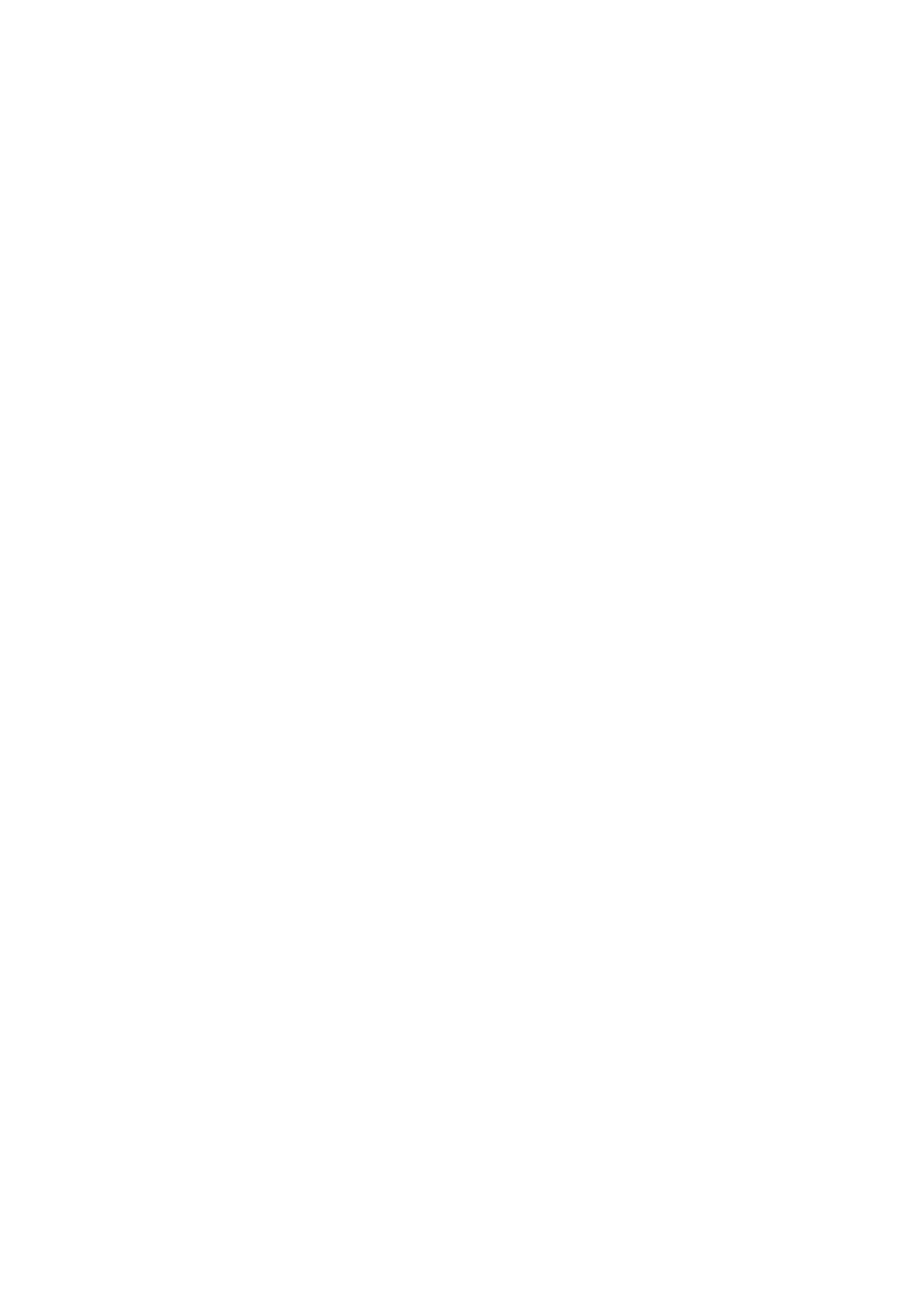The following table sets forth the only persons known to the Company to be deemed a beneficial owner of more than five percent of any class of the outstanding Company Common Stock at December 31, 1997:

|                                                                                                                                                                                         | <b>SHARES</b>         |              |                     |
|-----------------------------------------------------------------------------------------------------------------------------------------------------------------------------------------|-----------------------|--------------|---------------------|
| NAME AND ADDRESS OF                                                                                                                                                                     | BENEFICIALLY<br>OWNED |              | PERCENT<br>OF CLASS |
| BENEFICIAL OWNER<br><u>.</u>                                                                                                                                                            |                       |              |                     |
| The Chase Manhattan Bank,<br>as Trustee under The Pittston<br>Company Employee Benefits Trust<br>Agreement<br>770 Broadway                                                              |                       | 2,947,314(a) | 7.17%               |
| FMR Corp.<br>Edward C. Johnson 3d<br>Abigail P. Johnson<br>Fidelity Management & Research Company<br>Fidelity Management Trust Company<br>82 Devonshire Street<br>Boston, MA 02109-3614 | Burlington Stock      | 1,762,067(b) | 8.65%               |
| Lazard Freres & Co. LLC<br>30 Rockefeller Plaza                                                                                                                                         | Burlington Stock      | 1,719,205(c) | 8.27%               |
| R.B. Haave Associates, Inc.<br>36 Grove Street                                                                                                                                          | Minerals Stock        | 1,501,500(d) | 17.8%               |
| National Rural Electric Cooperative<br>Association<br>4301 Wilson Boulevard                                                                                                             |                       | 675,880(e)   | 8.0%                |
| Norwest Corporation<br>Norwest Center<br>Sixth and Marquette<br>Minneapolis, MN 55479-1026<br>Norwest Bank Colorado, Inc.<br>1740 Broadway                                              |                       | 497,402(f)   | 5.9%                |
| The Prudential Insurance Company of America<br>751 Broad Street<br>Newark, NJ 07102-3777                                                                                                | Burlington Stock      | 1,329,025(g) | 6.52%               |
| Tiger Management L.L.C.<br>Tiger Performance L.L.C.<br>Julian H. Robertson, Jr.<br>101 Park Avenue                                                                                      | Brink's Stock         | 4,890,900(h) | 11.9%               |
| Wellington Management Company, LLP<br>75 State Street                                                                                                                                   | Burlington Stock      | 1,618,120(i) | 7.94%               |
| Westport Asset Management, Inc.<br>253 Riverside Avenue                                                                                                                                 | Burlington Stock      | 1,066,550(j) | 5.23%               |

- ------------

 (a) According to a report on Schedule 13D, dated December 7, 1992, filed with the SEC, The Chase Manhattan Bank, as Trustee (the 'Trustee') under The Pittston Company Employee Benefits Trust Agreement, as amended (the 'Trust Agreement'), has shared voting power and shared dispositive power over the shares. The Company and the Trustee entered into the Trust Agreement and created The Pittston Company Employee Benefits Trust in December 1992 to provide for the satisfaction of certain obligations of the Company and its affiliates under various employee benefit plans of the Company, particularly those providing for the acquisition by employees of shares of Company Common Stock. The Trust Agreement provides that shares held by the Trustee shall be voted in the same proportion and manner as shares of Company Common Stock held in accounts of participants in the Company's Savings-Investment Plan (the 'SIP') and also provides for a similar procedure in the case of a tender or exchange offer for shares of Company Common Stock. Such participants direct the voting or tender of shares held in their SIP accounts. In the report the Trustee disclaimed beneficial ownership.

(footnotes continued on next page)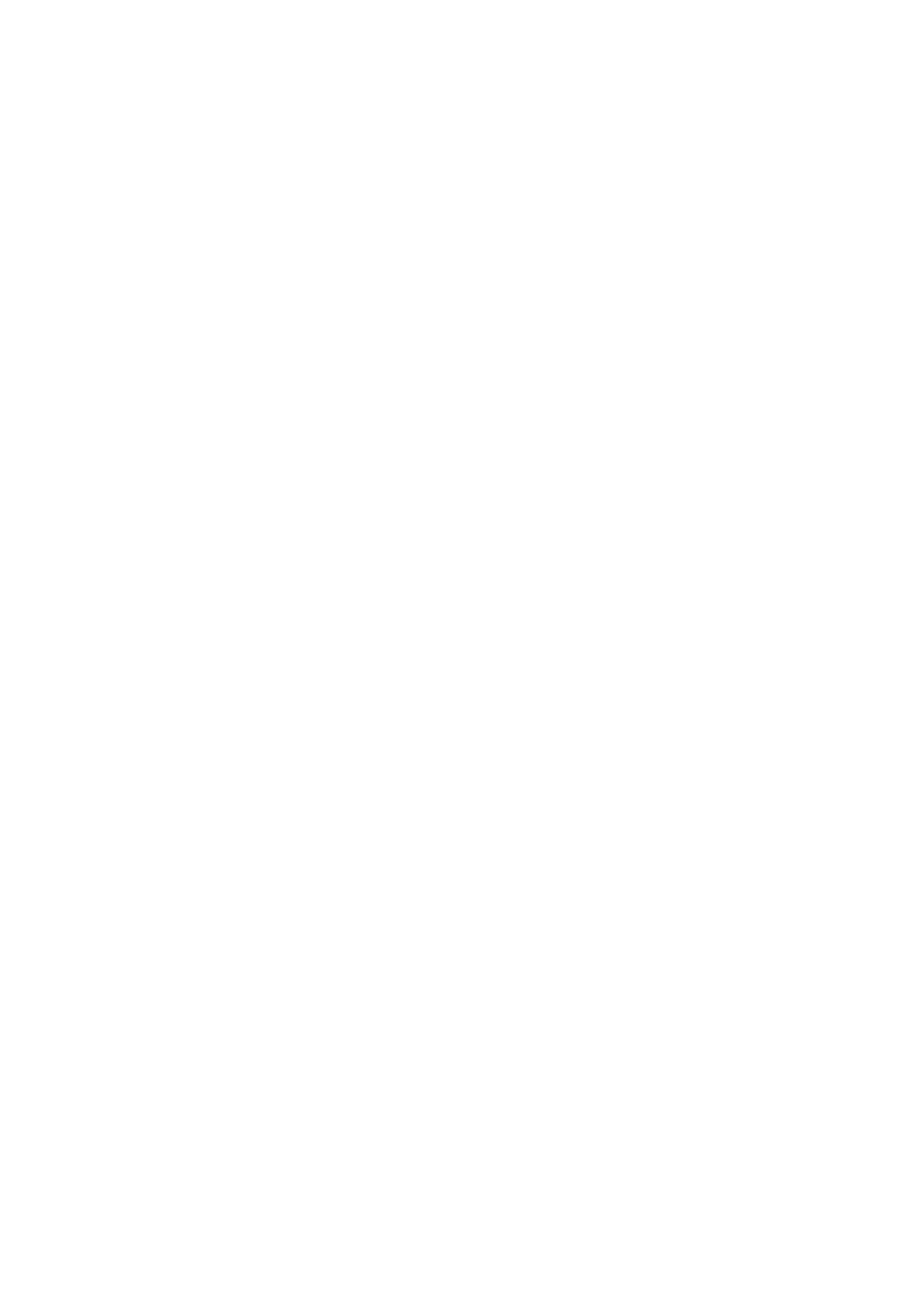(footnotes continued from previous page)

- (b) According to a report on Schedule 13G dated February 14, 1998, filed with the SEC by FMR Corp. on behalf of itself; Edward C. Johnson 3d, Chairman of FMR Corp.; Abigail P. Johnson, a Director of FMR Corp.; FMR Corp.'s direct subsidiary, Fidelity Management & Research Company, an investment adviser registered under the Investment Advisers Act of 1940; and Fidelity Management Trust Company, a bank and wholly-owned subsidiary of FMR Corp., FMR Corp. had through such entities sole voting power over 56,867 shares of Burlington Stock, shared voting power over no shares of Burlington Stock, sole dispositive power over 1,705,200 shares of Burlington Stock and shared dispositive power over no shares of Burlington Stock.
- (c) According to a report on Schedule 13G dated February 13, 1998, filed with the SEC by Lazard Freres & Co. LLC, a New York limited liability company and an investment adviser registered under the Investment Advisers Act of 1940, Lazard Freres & Co. LLC had sole voting power over 1,608,455 shares of Burlington Stock, shared voting power over no shares of Burlington Stock, sole dispositive power over 1,719,205 shares of Burlington Stock and shared dispositive power over no shares of Burlington Stock.
- (d) According to a report on Schedule 13G dated January 27, 1998, filed with the SEC by R.B. Haave Associates, Inc., an investment adviser registered under section 203 of the Investment Advisers Act of 1940, R.B. Haave Associates, Inc. had sole voting power over 1,501,500 shares of Minerals Stock, shared voting power over no shares of Minerals Stock, sole dispositive power over 1,501,500 shares of Minerals Stock and shared dispositive power over no shares of Minerals Stock.
- (e) According to a report on Schedule 13G dated February 12, 1998, filed with the SEC by the National Rural Electric Cooperative Association, an employee benefit plan, pension fund which is subject to the provisions of the Employee Retirement Income Security Act of 1974 or endowment fund, the National Rural Electric Cooperative Association had sole voting power over 675,880 shares of Minerals Stock, shared voting power over no shares of Minerals Stock, sole dispositive power over 675,880 shares of Minerals Stock and shared dispositive power over no shares of Minerals Stock.
- (f) According to a report on Schedule 13G dated January 23, 1998, filed with the SEC by Norwest Corporation on behalf of itself and its indirect subsidiary, Norwest Bank Colorado, Inc., Norwest Corporation had through such subsidiary sole voting power over 497,402 shares of Minerals Stock, shared voting power over 60 shares of Minerals Stock, sole dispositive power over 497,302 shares of Minerals Stock and shared dispositive power over no shares of Minerals Stock. In the report Norwest Corporation and its subsidiary disclaimed beneficial ownership.
- (g) According to a report on Schedule 13G dated February 10, 1998, filed with the SEC by The Prudential Insurance Company of America, a mutual insurance company organized under the laws of the State of New Jersey, The Prudential Insurance Company of America had sole voting power over 682,650 shares of Burlington Stock, shared voting power over 646,375 shares of Burlington Stock, sole dispositive power over 682,650 shares of Burlington Stock and shared dispositive power over 646,375 shares of Burlington Stock. In the report The Prudential Insurance Company of America disclaimed beneficial ownership.
- (h) According to a report on Schedule 13G dated February 13, 1998, filed with the SEC by Julian H. Robertson, Jr., as the ultimate controlling person of Tiger Management L.L.C. and Tiger Performance L.L.C., Julian H. Robertson, Jr., had sole voting power over no shares of Brink's Stock, shared voting power over 4,890,900 shares of Brink's Stock, sole dispositive power over no shares of Brink's Stock and shared dispositive power over 4,890,900 shares of Brink's Stock.
- (i) According to a report on Schedule 13G dated January 14, 1998, filed with the SEC by Wellington Management Company, LLP, a parent holding company and an investment adviser registered under the Investment Advisers Act of 1940, Wellington Management Company, LLP, had sole voting power over no shares of Burlington Stock, shared voting power over 1,118,500 shares of Burlington Stock, sole dispositive power over no shares of Burlington Stock and shared dispositive power over 1,618,120 shares of Burlington Stock.
- (j) According to a report on Schedule 13G dated February 19, 1998, filed with the SEC by Westport Asset Management, Inc., an investment adviser registered under section 203 of the Investment Advisers Act of 1940, Westport Asset Management Inc. had sole voting power over 4,350 shares of Burlington Stock, shared voting power over 1,062,200 shares of Burlington Stock, sole dispositive power over 4,350 shares of Burlington Stock and shared dispositive power over 1,062,200 shares of Burlington Stock.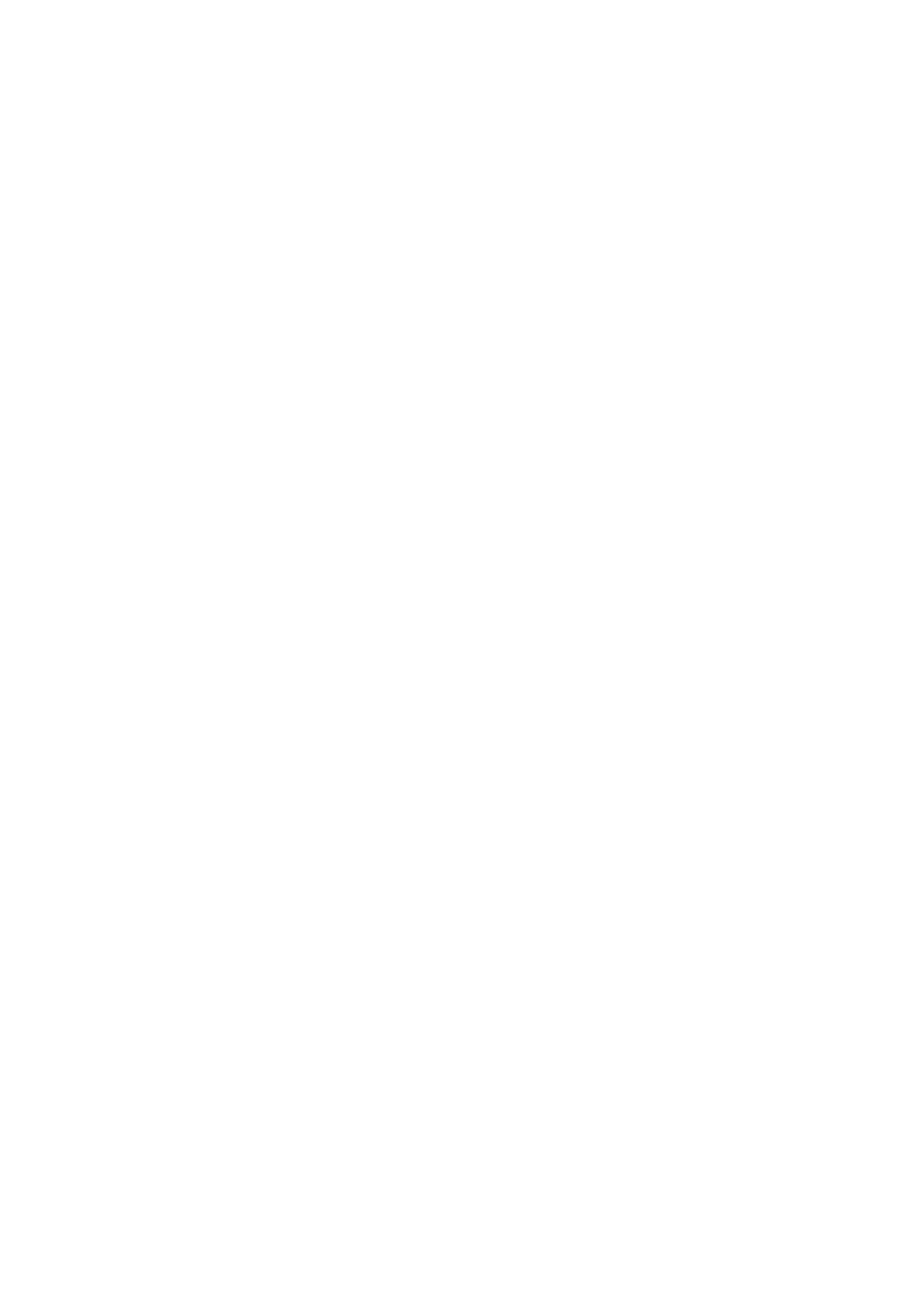## PROPOSAL NO. 2 -- APPROVAL OF THE SELECTION OF INDEPENDENT PUBLIC ACCOUNTANTS

 The Board of Directors has, subject to shareholder approval, selected KPMG Peat Marwick LLP as the Company's independent public accountants for the year 1998 and recommends approval of such selection by the shareholders. KPMG Peat Marwick LLP served in this capacity for the year 1997. One or more representatives of KPMG Peat Marwick LLP are expected to attend the annual meeting and will have the opportunity to make a statement if they desire to do so and will be available to respond to appropriate questions.

#### RECOMMENDATION OF THE BOARD

 THE BOARD RECOMMENDS THAT THE SHAREHOLDERS VOTE FOR THE APPROVAL OF THE ACCOUNTANTS.

### OTHER INFORMATION

### SHAREHOLDER PROPOSALS

 To nominate a director at the annual meeting, a shareholder must satisfy conditions specified in the Company's bylaws. A shareholder who wishes to suggest potential nominees to the Board of Directors for consideration should write to the Secretary of the Company, stating in detail the qualifications of such nominees for consideration by the Nominating Committee of the Board. The Company's bylaws also prescribe the procedures a shareholder must follow to bring other business before annual meetings. For a shareholder to nominate a director or directors at the 1999 annual meeting or bring other business (including any proposal intended for inclusion in the Company's proxy materials) before the 1999 annual meeting, notice must be given to the Secretary of the Company between September 28, 1998, and November 27, 1998. The notice must include a description of the proposed business, the reason for it, the complete text of any resolution and other specified matters.

 Any shareholder desiring a copy of the Company's bylaws will be furnished one without charge upon written request to the Secretary.

#### OTHER MATTERS

 The cost of this solicitation of proxies will be borne by the Company. In addition to soliciting proxies by mail, directors, officers and employees of the Company, without receiving additional compensation therefor, may solicit proxies by telephone, telegram, in person or by other means. Arrangements also will be made with brokerage firms and other custodians, nominees and fiduciaries to forward proxy solicitation material to the beneficial owners of Brink's Stock, Burlington Stock and Minerals Stock held of record by such persons and the Company will reimburse such brokerage firms, custodians, nominees and fiduciaries for reasonable out-of-pocket expenses incurred by them in connection therewith. The Company has retained Kissel-Blake Inc. to perform various proxy advisory and solicitation services. The fee of Kissel-Blake Inc. in connection with the 1998 annual meeting is currently estimated to be approximately \$14,000, nlus reimbursement of out-of-pocket expenses.

March 27, 1998

 AUSTIN F. REED Secretary

<u>27 and 27</u>